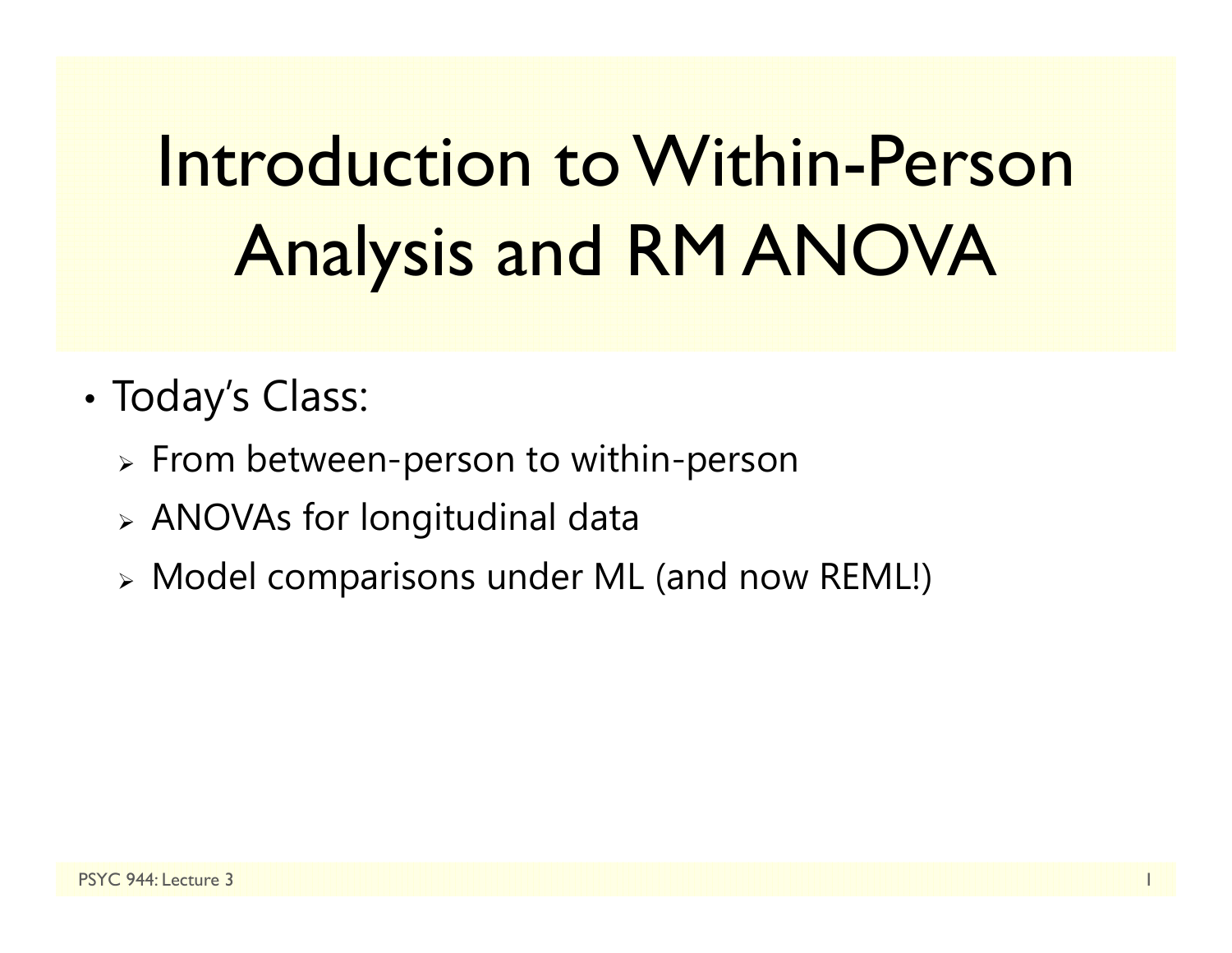## The Two Sides of a (BP) Model

$$
y_i = \boxed{\beta_0 + \beta_1 X_i + \beta_2 Z_i + \beta_3 X_i Z_i} + \boxed{e_i}
$$

•**Model for the Means (Predicted Values):** Our focus today

- Each person's expected (predicted) outcome is a weighted linear function of his/her values on X and Z (and here, their interaction), each measured once per person (i.e., this is a between-person model)
- Estimated parameters are called fixed effects (here,  $β_0$ ,  $β_1$ ,  $β_2$ , and  $β_3$ )
- The number of fixed effects will show up in formulas as  $k$  (so  $k = 4$  here)

#### •**Model for the Variance ("Piles" of Variance):**

- $e_i \sim N(0, \sigma_e^2)$  $_{\rm e}^{2})$  $\rightarrow$  ONE residual (unexplained) deviation
- e<sub>i</sub> has a mean of 0 with some estimated constant variance  $\sigma_{\rm e}^2$  is normally distributed, is unrelated to X and Z, and is unrelated across 2<br>e/ people (across all observations, just people here)
- **Contains residual variance only in above BP model**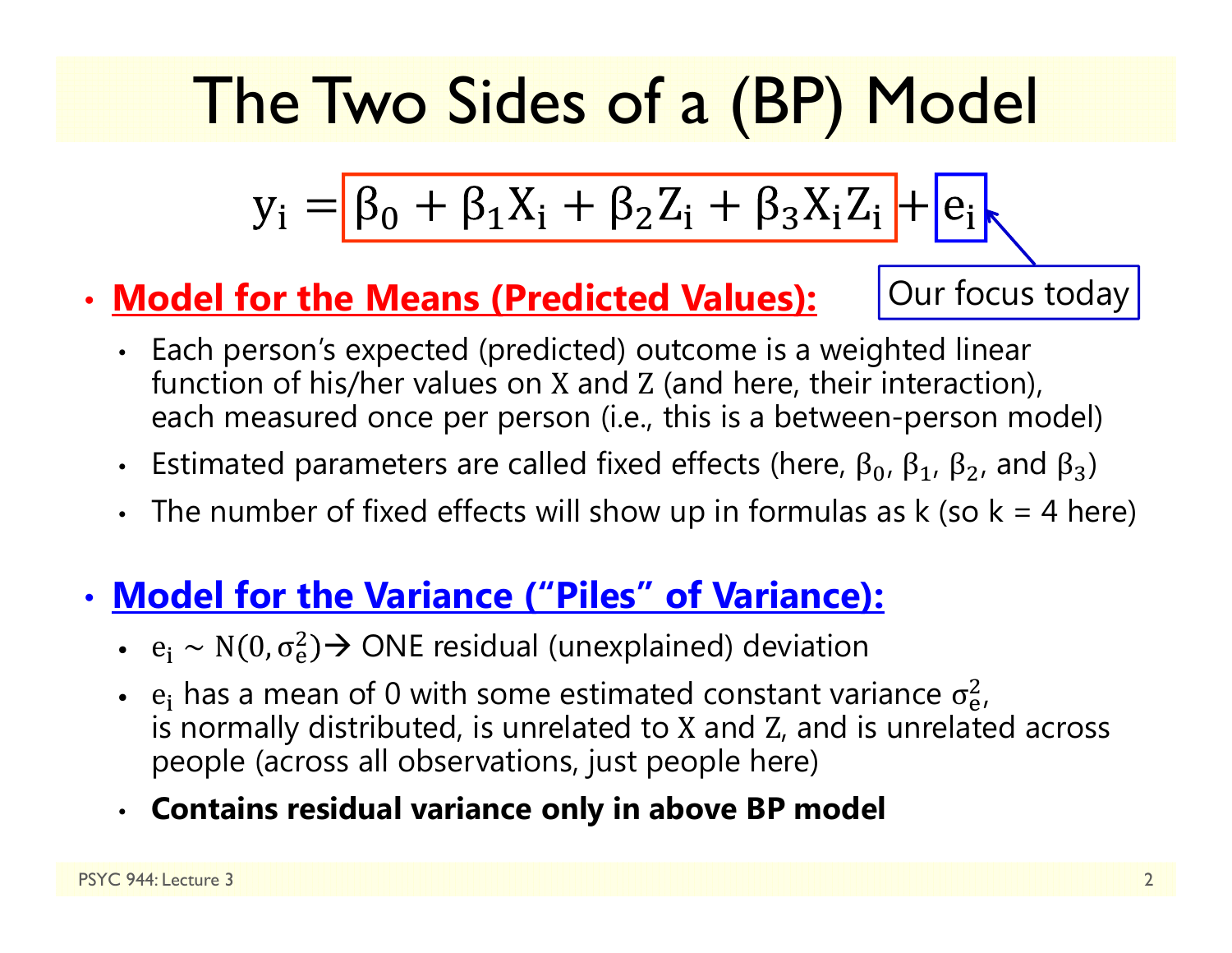### Review: Variances and Covariances

#### **Variance:**

Dispersion of y

Variance 
$$
(y_t) = \frac{\sum_{i=1}^{N} (y_{ti} - \hat{y}_{ti})^2}{N - k}
$$

#### **Covariance:**

How y's go together, unstandardized

Covariance 
$$
(y_1, y_2) = \frac{\sum_{i=1}^{N} (y_{1i} - \hat{y}_{1i})(y_{2i} - \hat{y}_{2i})}{N - k}
$$

#### **Correlation:**

How y's go together, standardized ( <sup>−</sup>1 to 1)  $_1$ ,  $y_2$ ) =  $\frac{\text{covariance}(y_1, y_2)}{\sqrt{x_1 + \cdots + x_n}}$  $\text{Correlation } (y_1, y_2) = \frac{\text{Covariance}(y_1, y_2)}{\sqrt{\text{Variance}(y_1)} * \sqrt{\text{Variance}(y_2)}}$ ═

N = # people, t = time, i = person  
k = # fixed effects, 
$$
\hat{y}_{ti}
$$
 = y predicted from fixed effects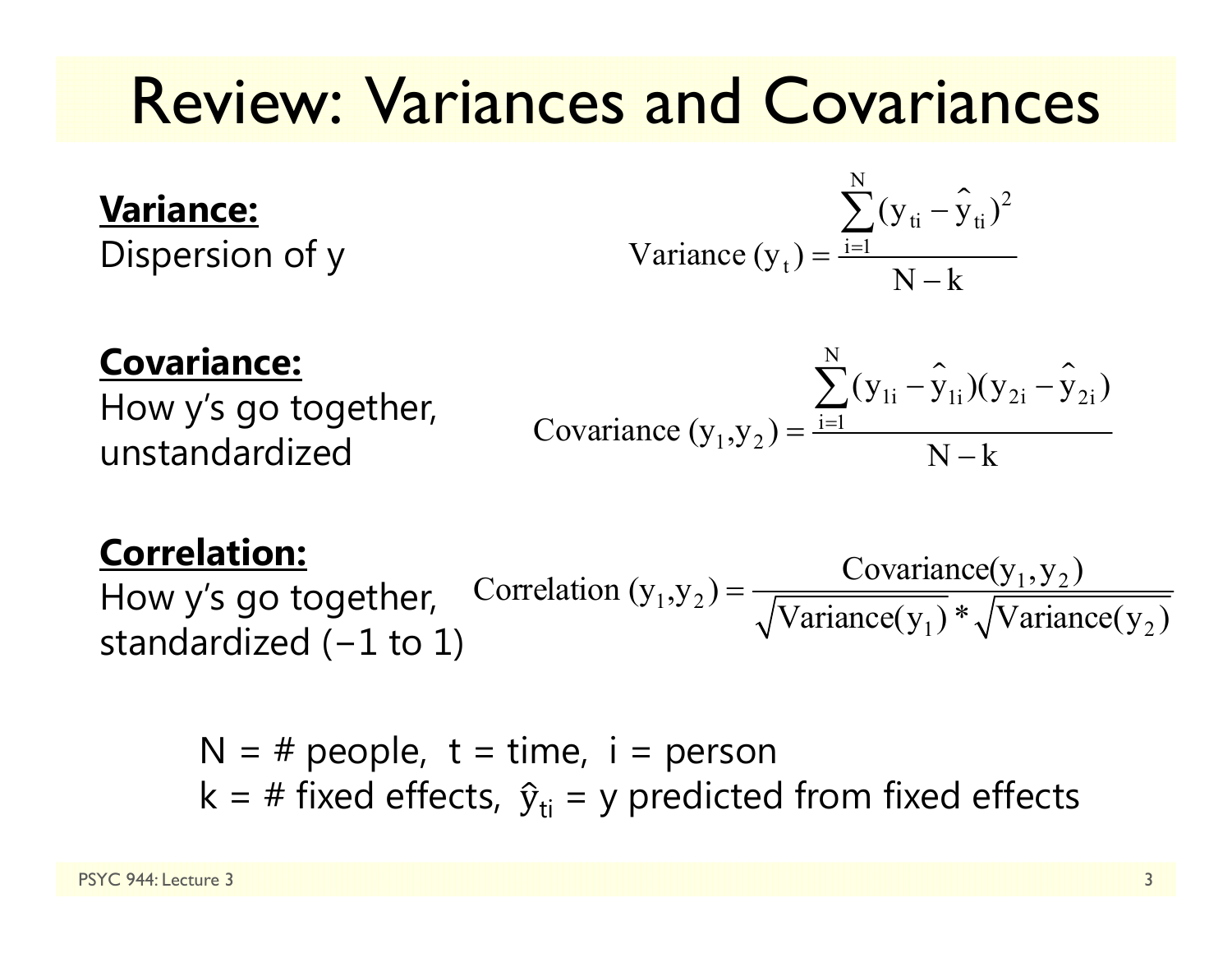## An Empty Between-Person Model (i.e., Single-Level)



PSYC 944: Lecture 3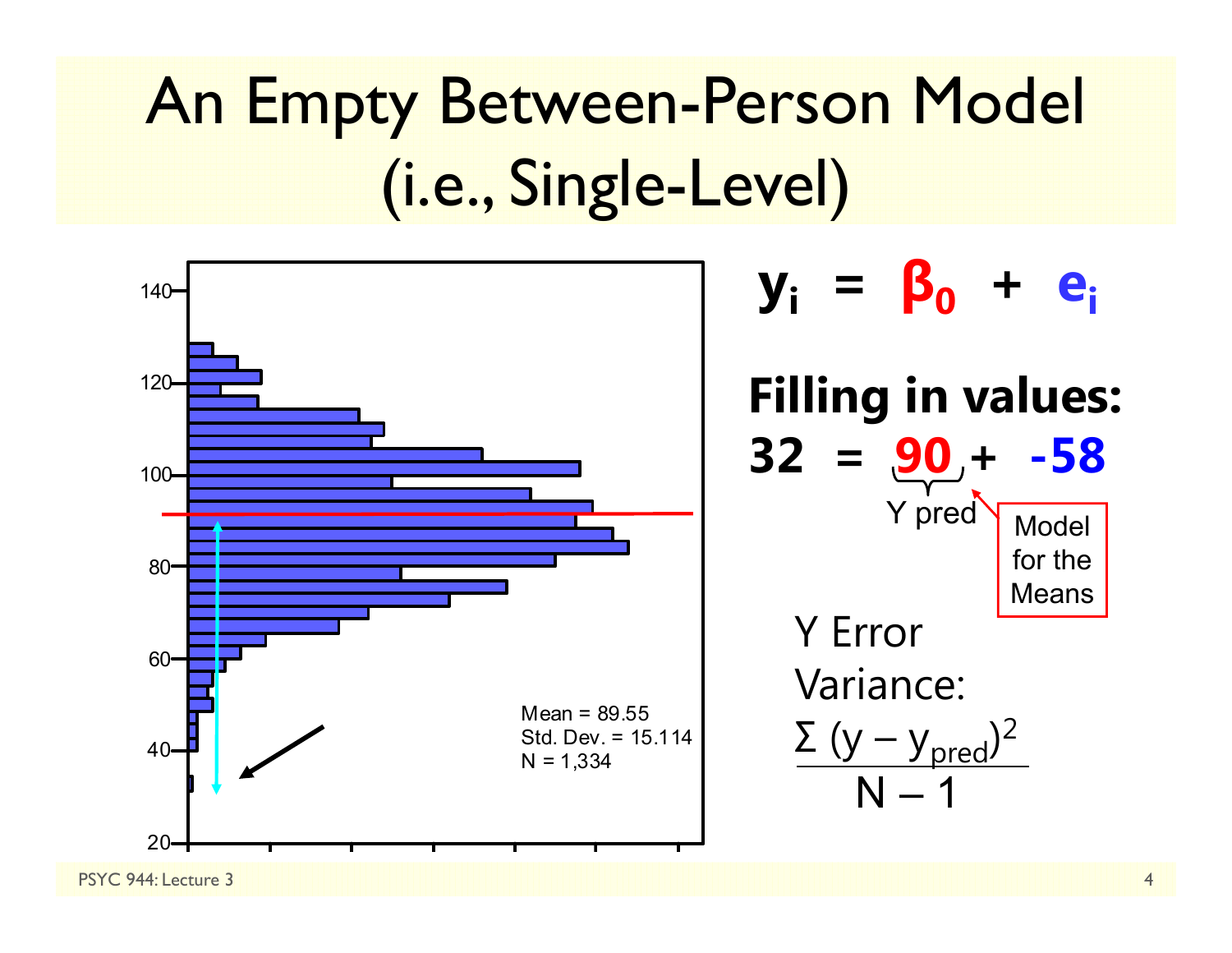## Adding Within-Person Information… (i.e., to become a Multilevel Model)

Full Sample Distribution 3 People, 5 Occasions each



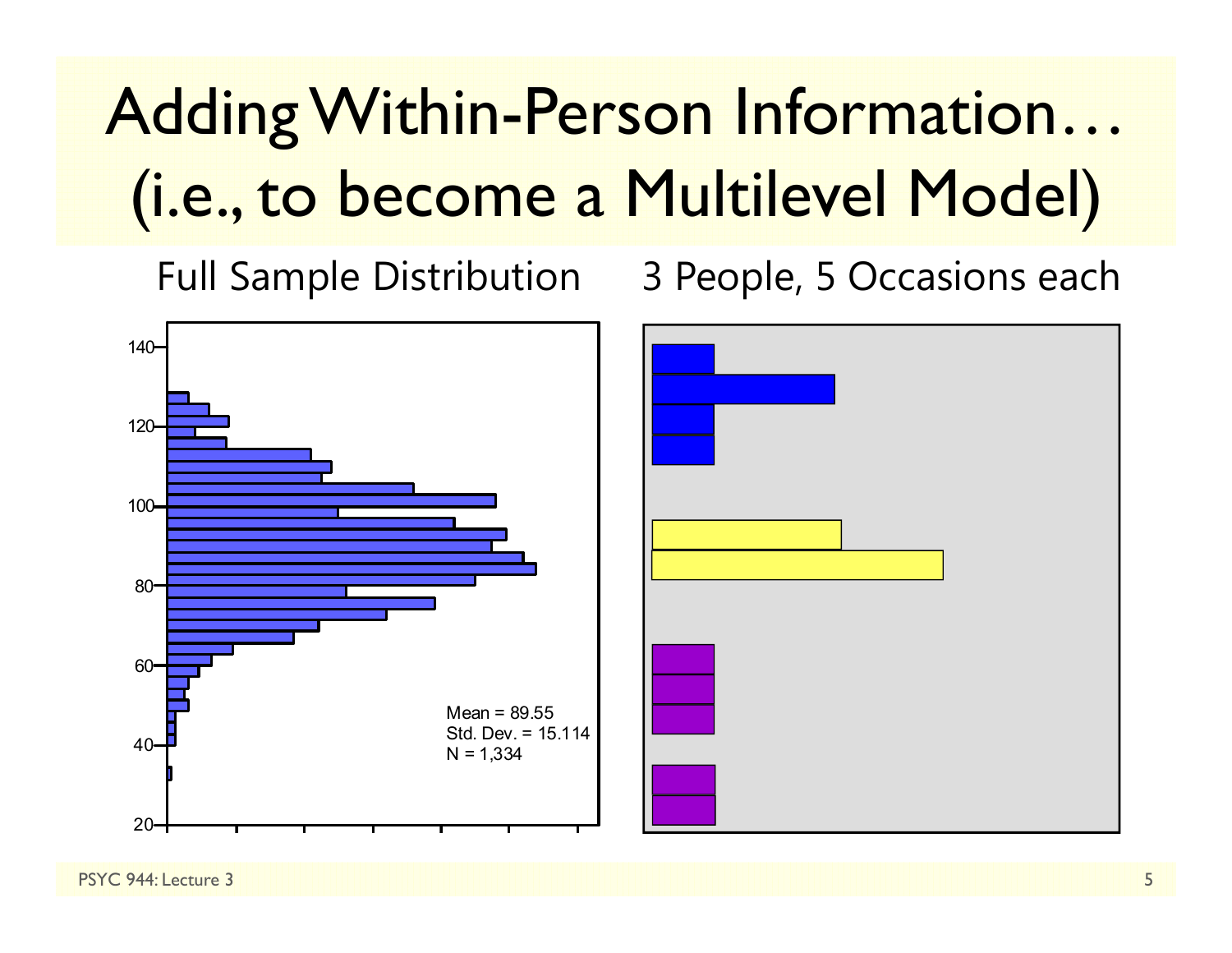### Empty +Within-Person Model



**Start off with Mean of Y as "best guess" for any value:**

- = Grand Mean
- = Fixed Intercept

**Can make better guess by taking advantage of repeated observations:**

- = Person Mean
- $\rightarrow$  Random Intercept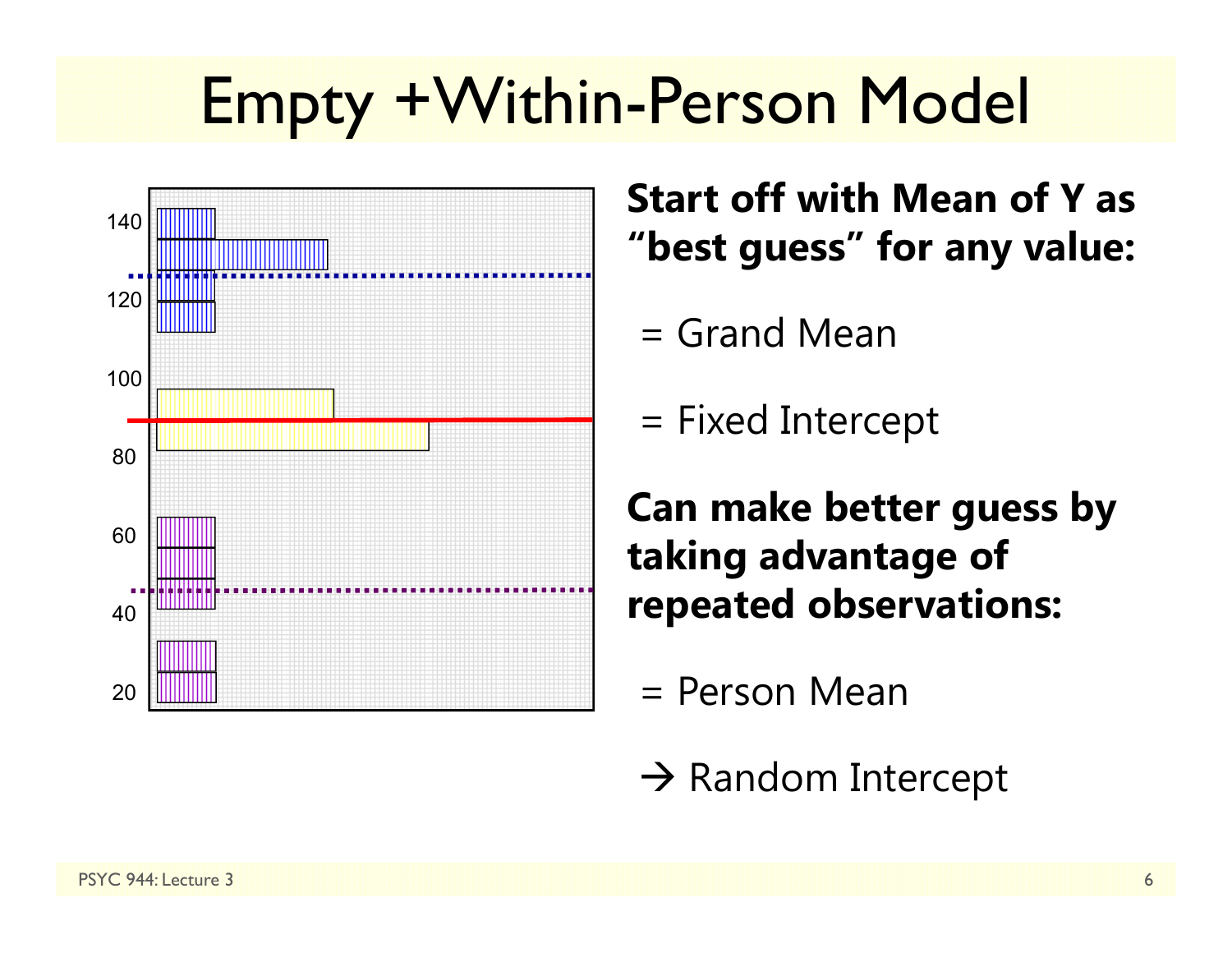### Empty +Within-Person Model

 $\rightarrow$ 

 $\rightarrow$ 



Variance of Y  $\rightarrow$  2 sources:

#### **Between-Person (BP) Variance:**

Differences from **GRAND** mean

**INTER**-Individual Differences

#### **Within-Person (WP) Variance:**

- $\rightarrow$ Differences from **OWN** mean
- $\rightarrow$ **INTRA**-Individual Differences
- $\rightarrow$  This part is only observable through longitudinal data.

#### **Now we have 2 piles of variance in Y to predict.**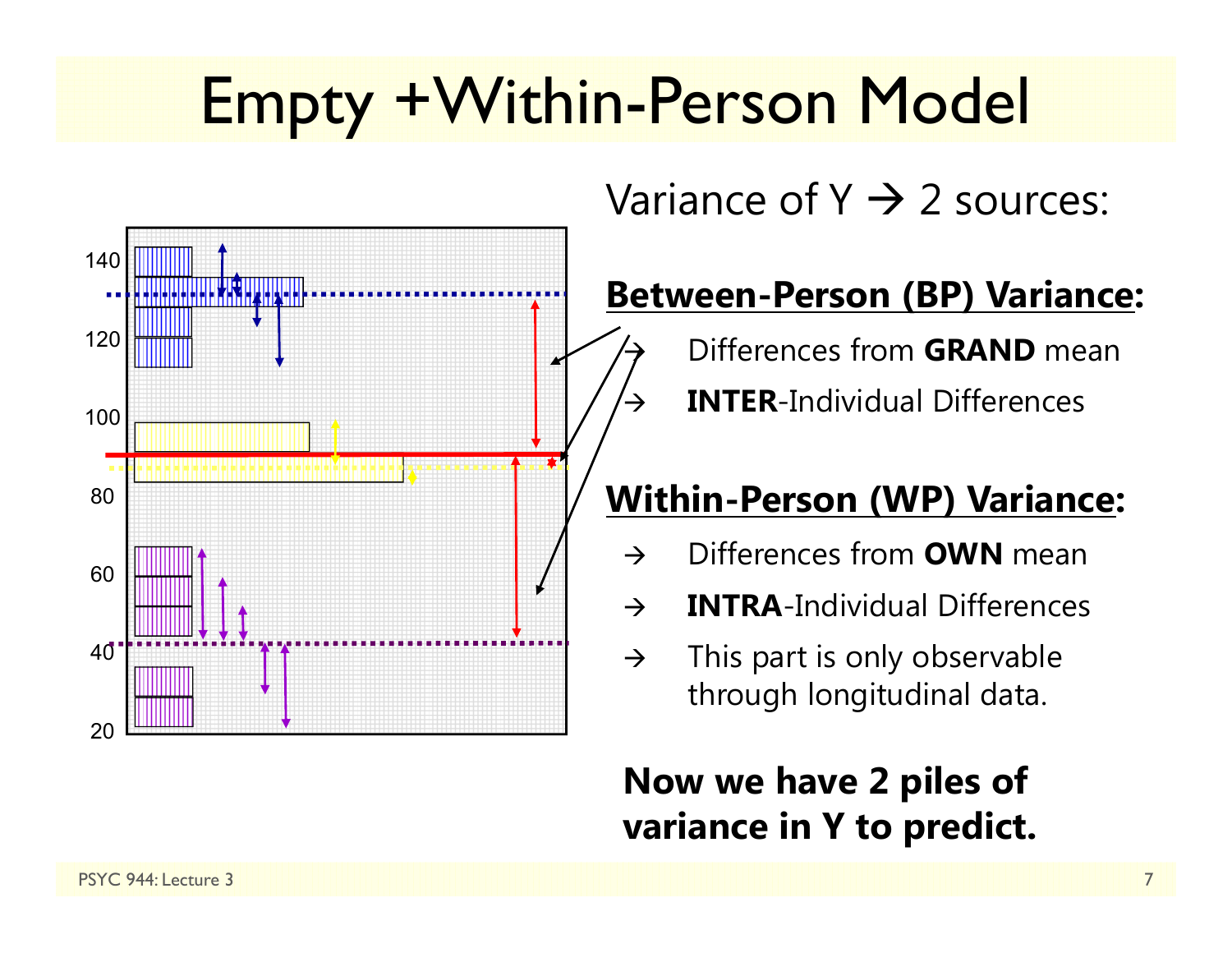### Hypothetical Longitudinal Data

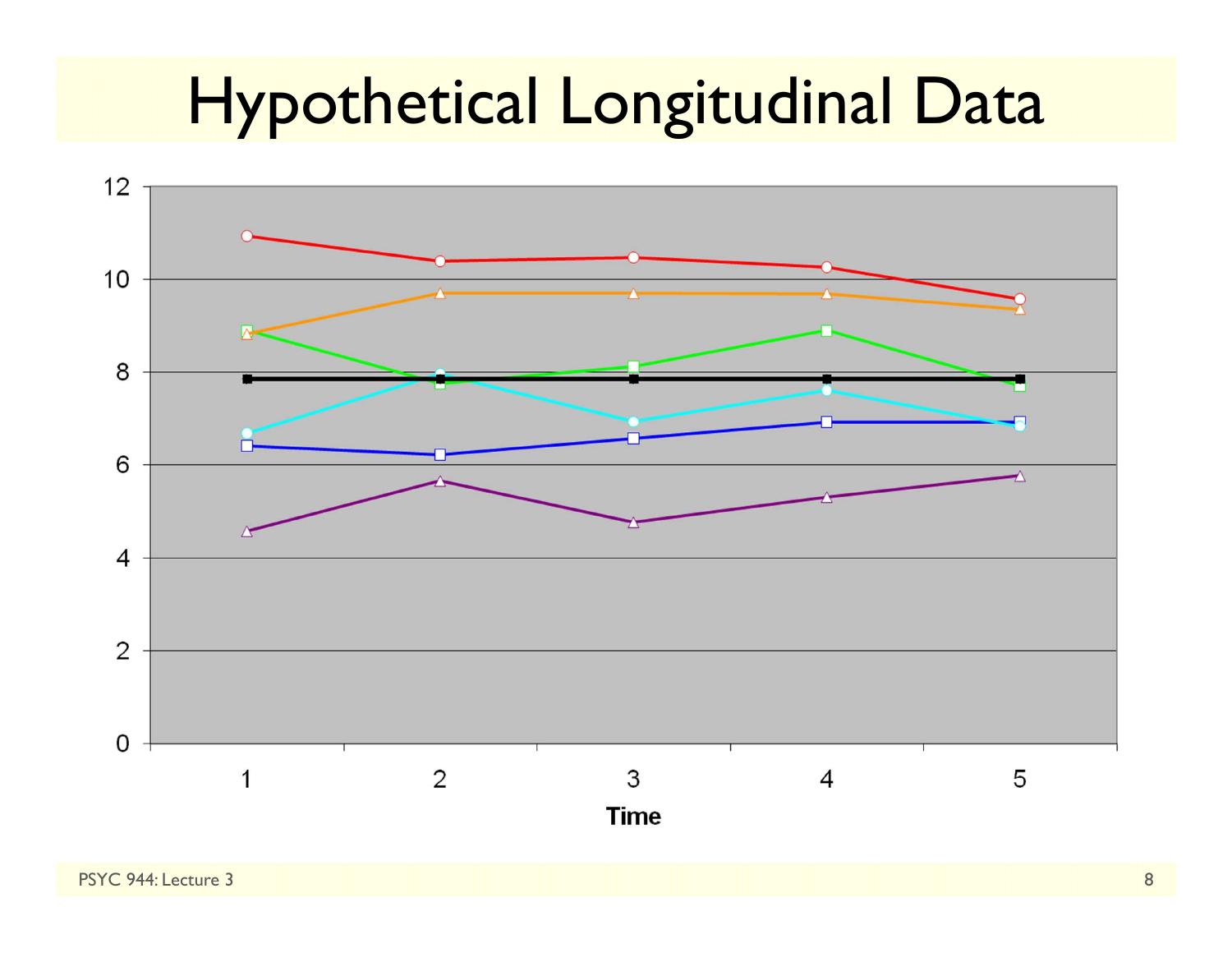#### "Error" in a BP Model for the Variance: Single-Level Model

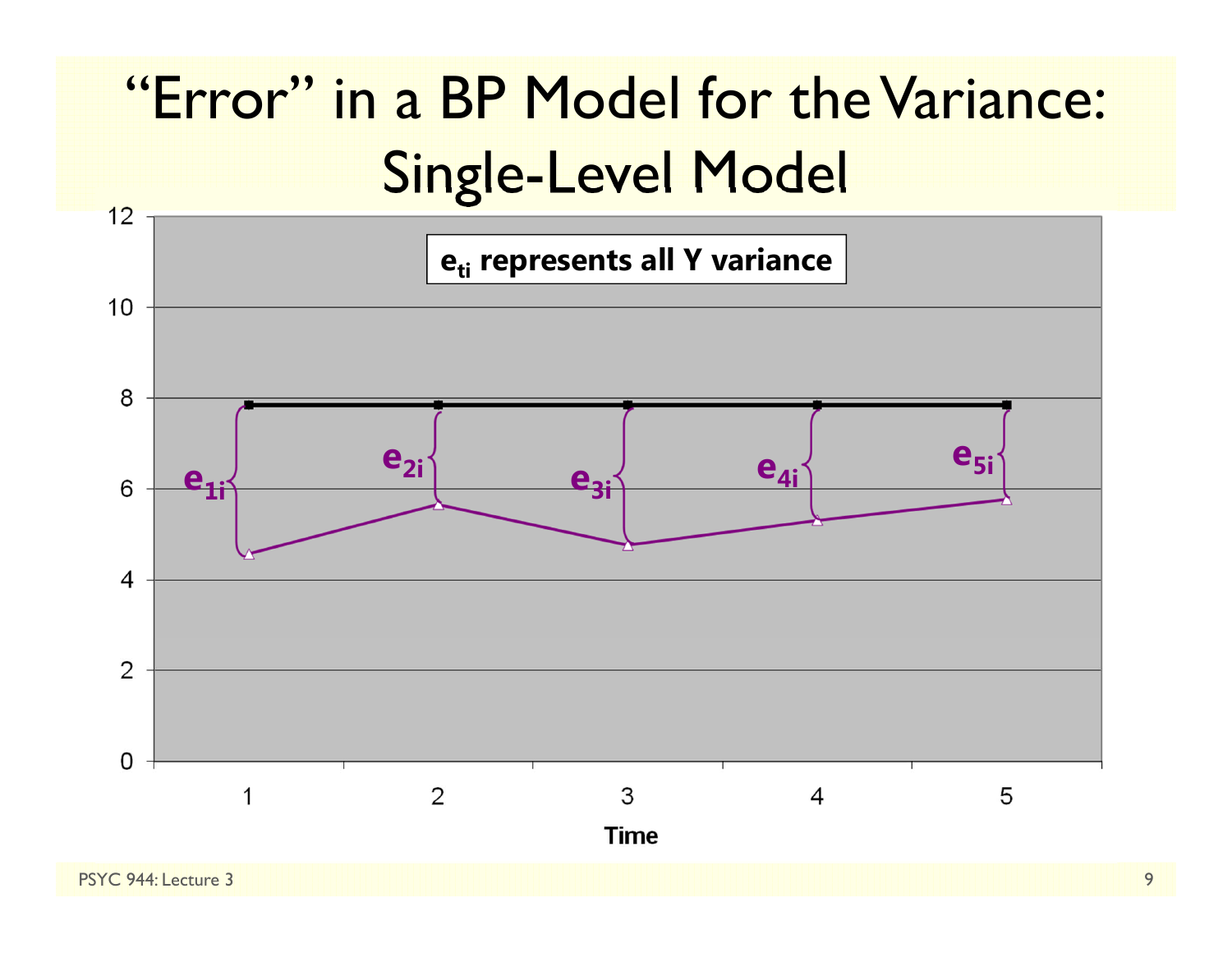#### "Error" in a +WP Model for the Variance: Multilevel Model

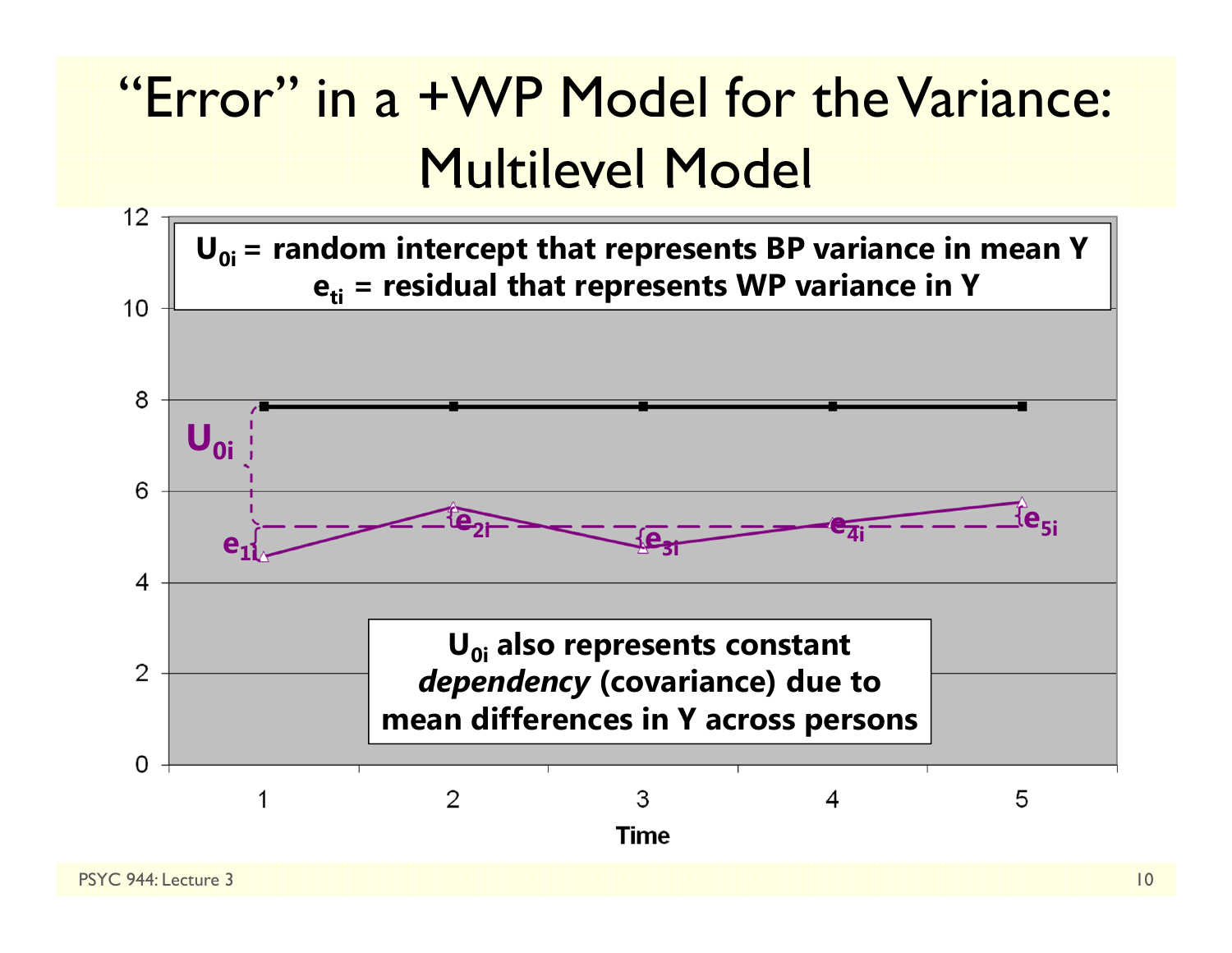### Empty +Within-Person Model

 $\rightarrow$ 



Variance of Y  $\rightarrow$  2 sources:

#### **Level 2 Random Intercept <u>Variance</u> (of U<sub>0i</sub>, as τ** $_0^2$ **):**

- **Between**-Person Variance
- $\rightarrow$ Differences from **GRAND** mean
- $\rightarrow$ **INTER**-Individual Differences

#### **Level 1 Residual Variance** (of e<sub>ti</sub>, as  $\sigma_{\rm e}^2$ ):

- $\rightarrow$ **Within**-Person Variance
- $\rightarrow$ Differences from **OWN** mean
- $\rightarrow$ **INTRA**-Individual Differences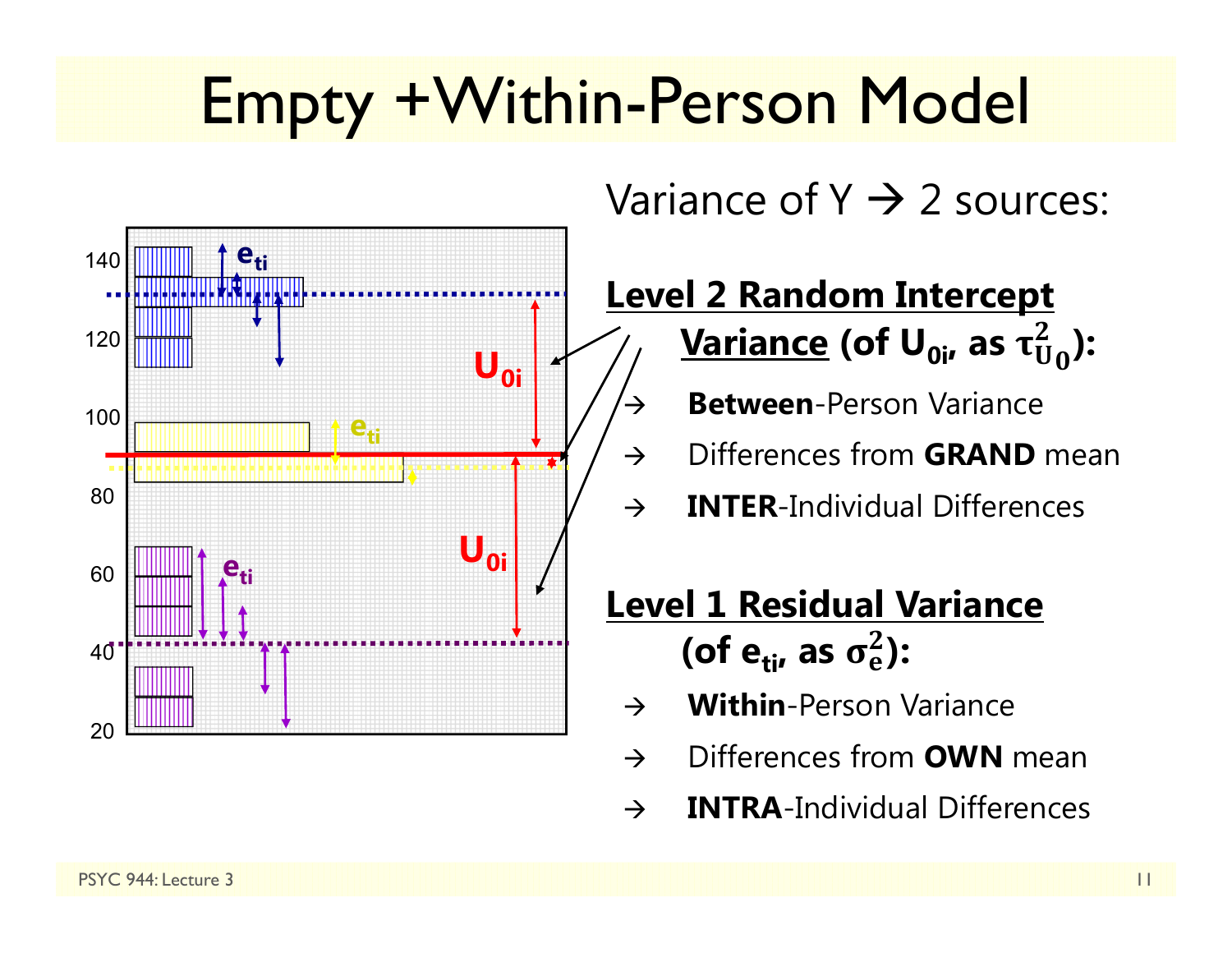## BP vs. +WP Empty Models

•Empty **Between-Person** Model (used for 1 occasion):

**yi <sup>=</sup> β 0 <sup>+</sup> ei**

- **β 0** = fixed intercept = grand mean
- **e**<sub>i</sub> = residual deviation from GRAND mean
- •Empty **+Within-Person** Model (>1 occasions):

#### **y**<sub>ti</sub> = β<sub>0</sub> + U<sub>0i</sub> + e<sub>ti</sub>

- **β 0** = fixed intercept = grand mean
- **U**<sub>oi</sub> = random intercept = individual deviation from GRAND mean
- **e**<sub>ti</sub> = time-specific residual deviation from OWN mean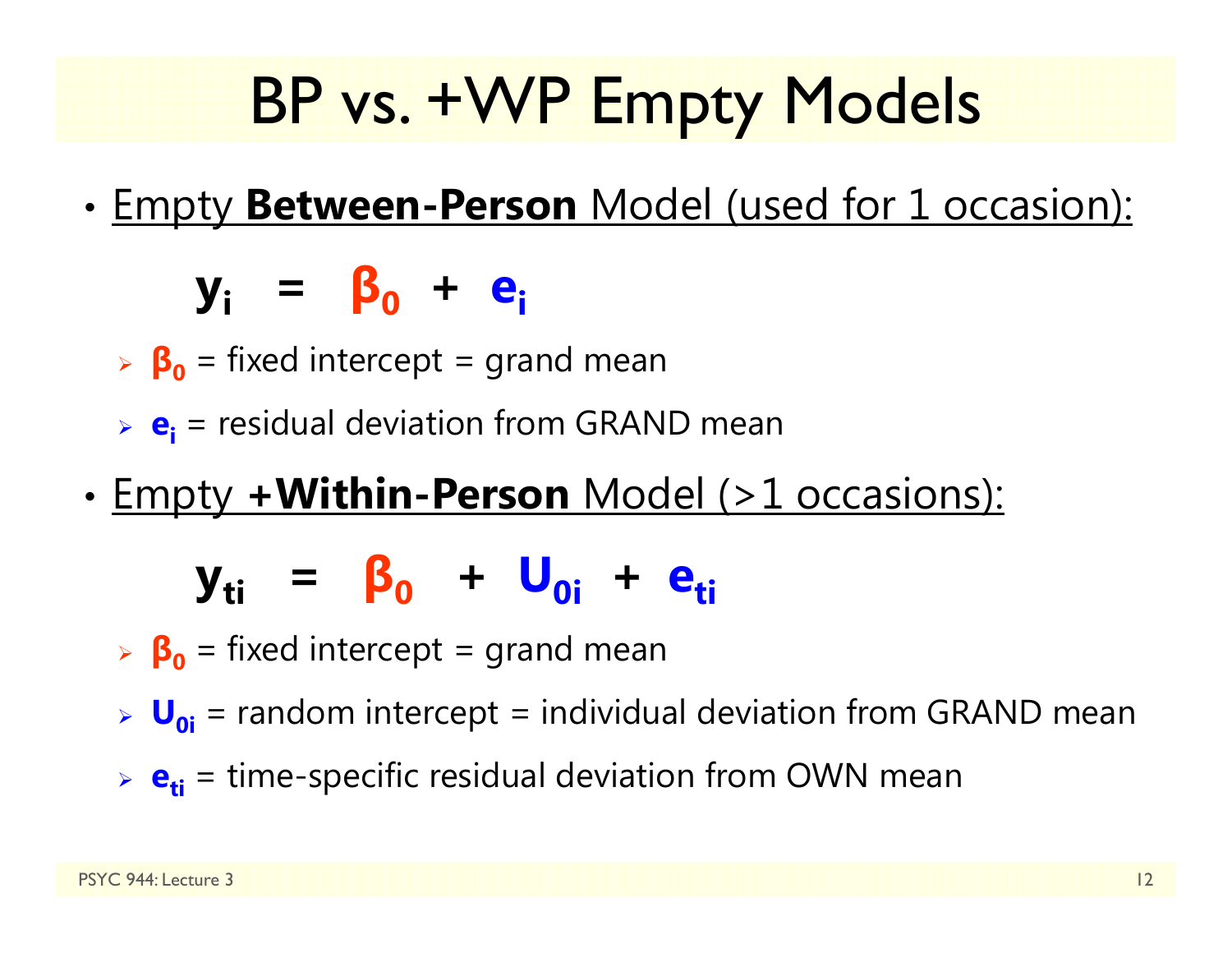### Intraclass Correlation (ICC)

#### **Intraclass Correlation (ICC):**

$$
ICC = \frac{BP}{BP + WP} = \frac{Intercept Variance}{Intercept Variance + Residual Variance}
$$

$$
= \frac{\tau_{U_0}^2}{\tau_{U_0}^2 + \sigma_e^2} \qquad \begin{array}{ccc} R \text{ matrix} & R \text{ CORR Matrix} \\ \left[\sigma_{e}^2 + \tau_{u_0}^2 & \tau_{u_0}^2 & \tau_{u_0}^2 \\ \tau_{u_0}^2 & \sigma_{e}^2 + \tau_{u_0}^2 & \tau_{u_0}^2 \\ \tau_{u_0}^2 & \tau_{u_0}^2 & \tau_{u_0}^2 \end{array}\right] \begin{bmatrix} 1 & ICC & ICC \\ ICC & IDC \\ ICC & IDC \\ ICC & IDC \end{bmatrix}
$$

0  $\mathfrak{u}_0$  c  $\mathfrak{u}_0$ 

- •• ICC = Proportion of total variance that is between persons
- •• ICC = Average correlation among occasions (in RCORR)
- • ICC is a standardized way of expressing how much we need to worry about *dependency due to person mean differences* **(i.e., ICC is an effect size for** *constant* **person dependency)**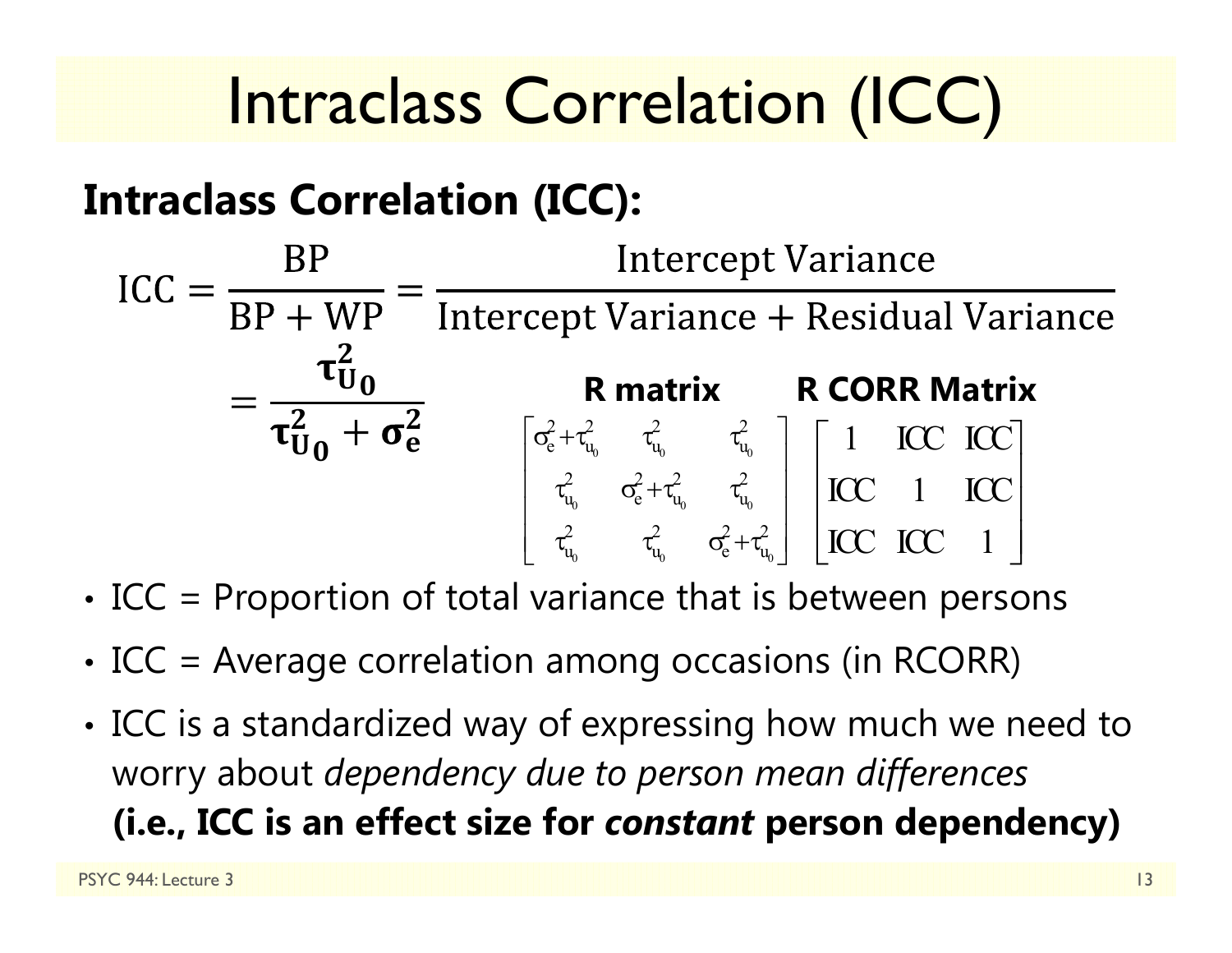#### Between-Person  $ICC =$ Between-Person+Within-Person

Counter-Intuitive: Between-Person Variance is in the numerator, but the ICC is the correlation over time!



- **ICC = BTW / BTW + within**
- $\rightarrow$  Large ICC
- $\rightarrow$  Large correlation over time

**ICC = btw / btw + WITHIN**

- $\rightarrow$  Small ICC
- $\rightarrow$  Small correlation over time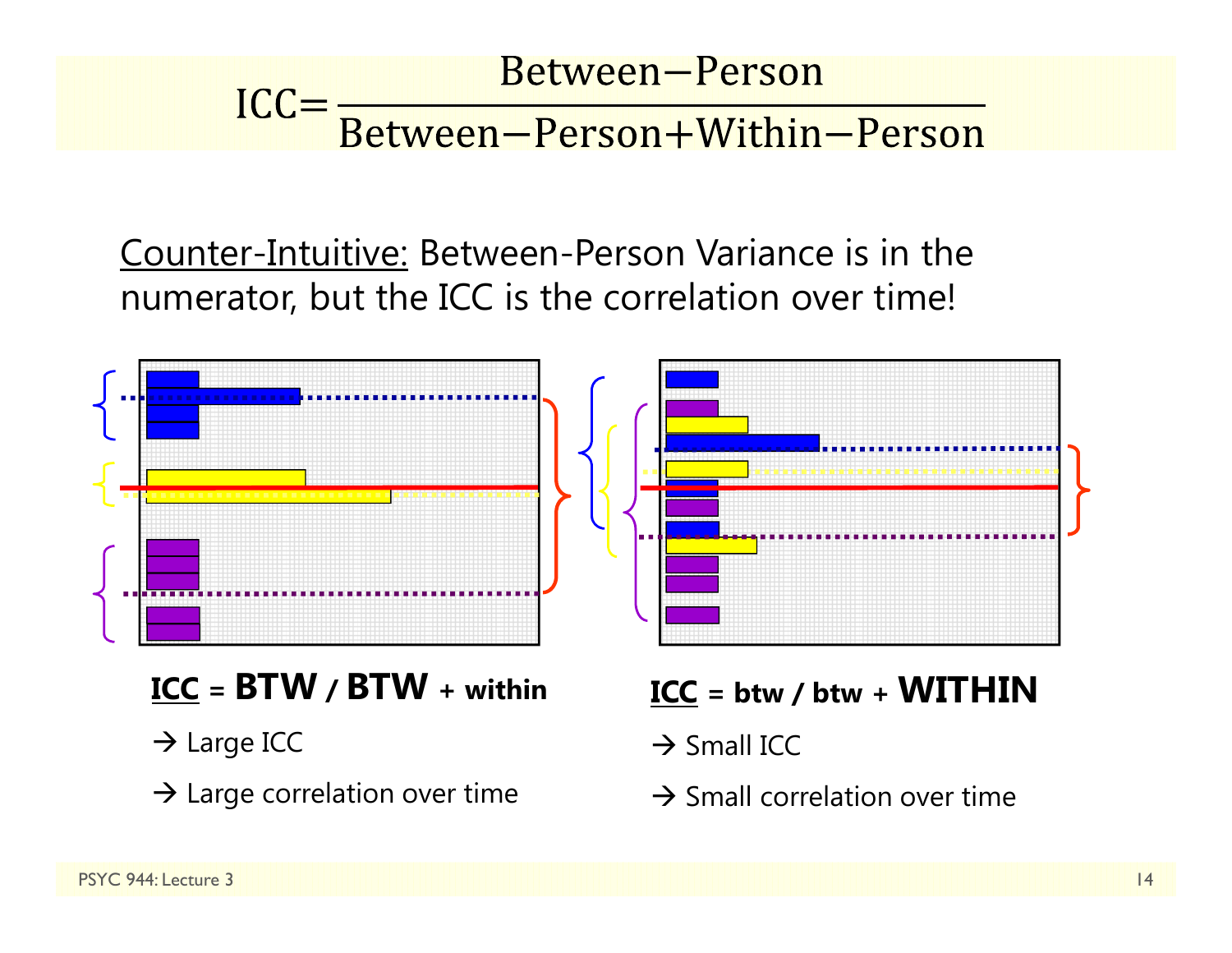### BP and +WP Conditional Models

- • Multiple Regression, **Between-Person** ANOVA: **1 PILE**
	- **yi = (β<sup>0</sup> <sup>+</sup>β1Xi <sup>+</sup>β2Zi…) + ei**
	- **► e<sub>i</sub>** → ONE residual, assumed uncorrelated with equal variance across observations (here, just persons)  $\rightarrow$  "**BP (all) variation**"
- • Repeated Measures, **Within-Person** ANOVA: **2 PILES**
	- **yti = (β<sup>0</sup> <sup>+</sup>β1Xi <sup>+</sup>β2Zi…) + U0i + eti**
	- **► U<sub>0i</sub>** → A random intercept for differences in person means, assumed uncorrelated with equal variance across persons  $\rightarrow$  "**BP (mean) variation**"=  $\tau_{U_0}^2$  is now "leftover" after predictors
	- $\triangleright$   $\mathbf{e}_{\mathbf{t}} \rightarrow$  A residual that represents remaining time-to-time variation, usually assumed uncorrelated with equal variance across observations (now, persons and time)  $\rightarrow$  "WP variation"  $=$   $\sigma_e^2$  is also now "leftover" after predictors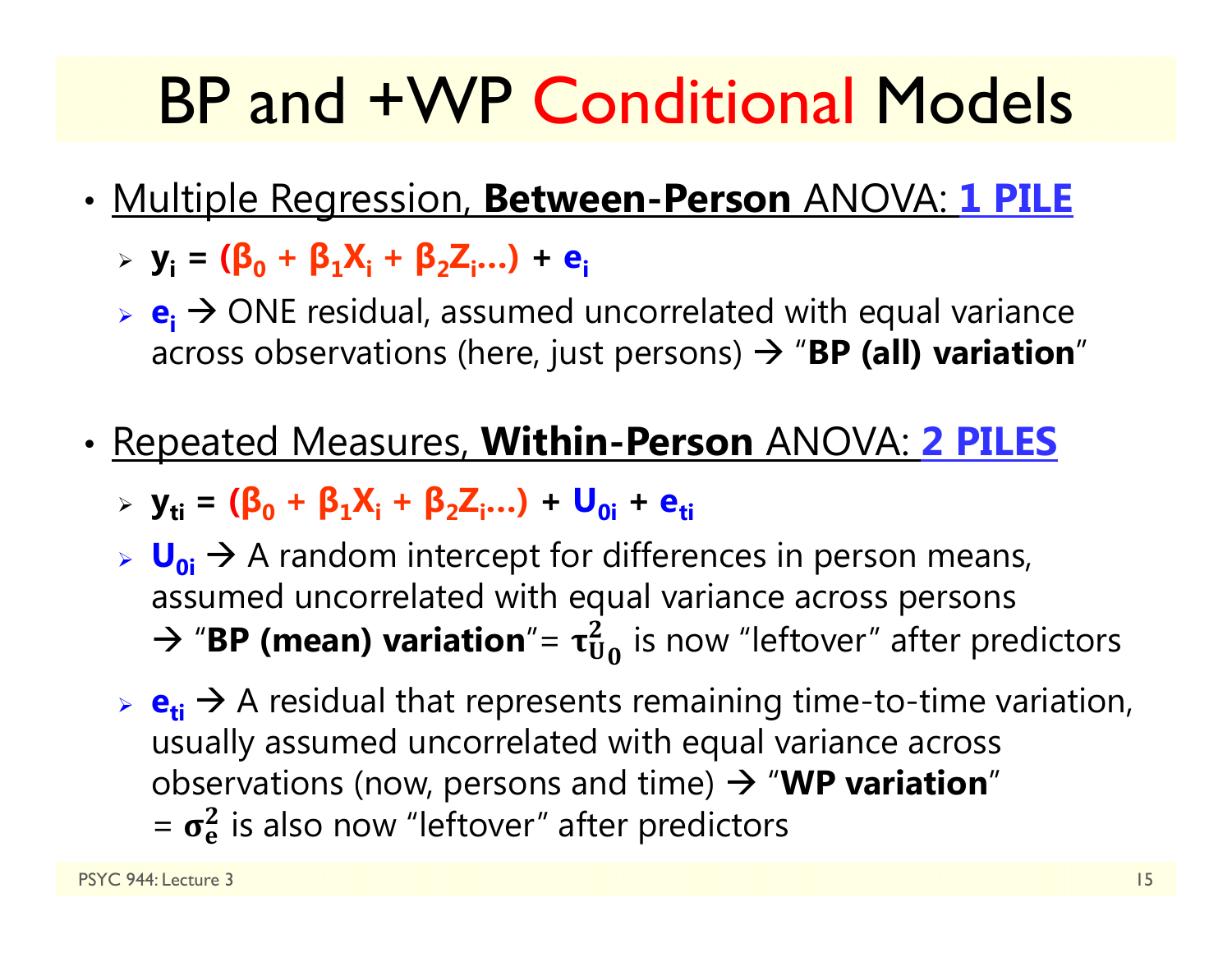### Example Data for BP and WP Models

- •50 kids ages 10 and 11 assigned to control or treatment group
- • Hypothesis: Outcome should be higher with age, with a greater age difference in the treatment group

| <b>Means</b><br>(SE) | Age 10                                             | Age 11 | Marginal             |
|----------------------|----------------------------------------------------|--------|----------------------|
| Control              | 49.08 $(1.14)$ 5.82 54.90 $(1.13)$<br>2.04<br>1.68 | 3.72   | 51.99 (0.89)<br>2.70 |
| Treatment            | 50.76 $(0.91)$ 7.86 58.62 $(0.99)$                 |        | 54.70 (0.87)         |
| Marginal             | 49.92 $(0.73)$ 6.84 56.76 $(0.79)$                 |        | 53.34 (0.64)         |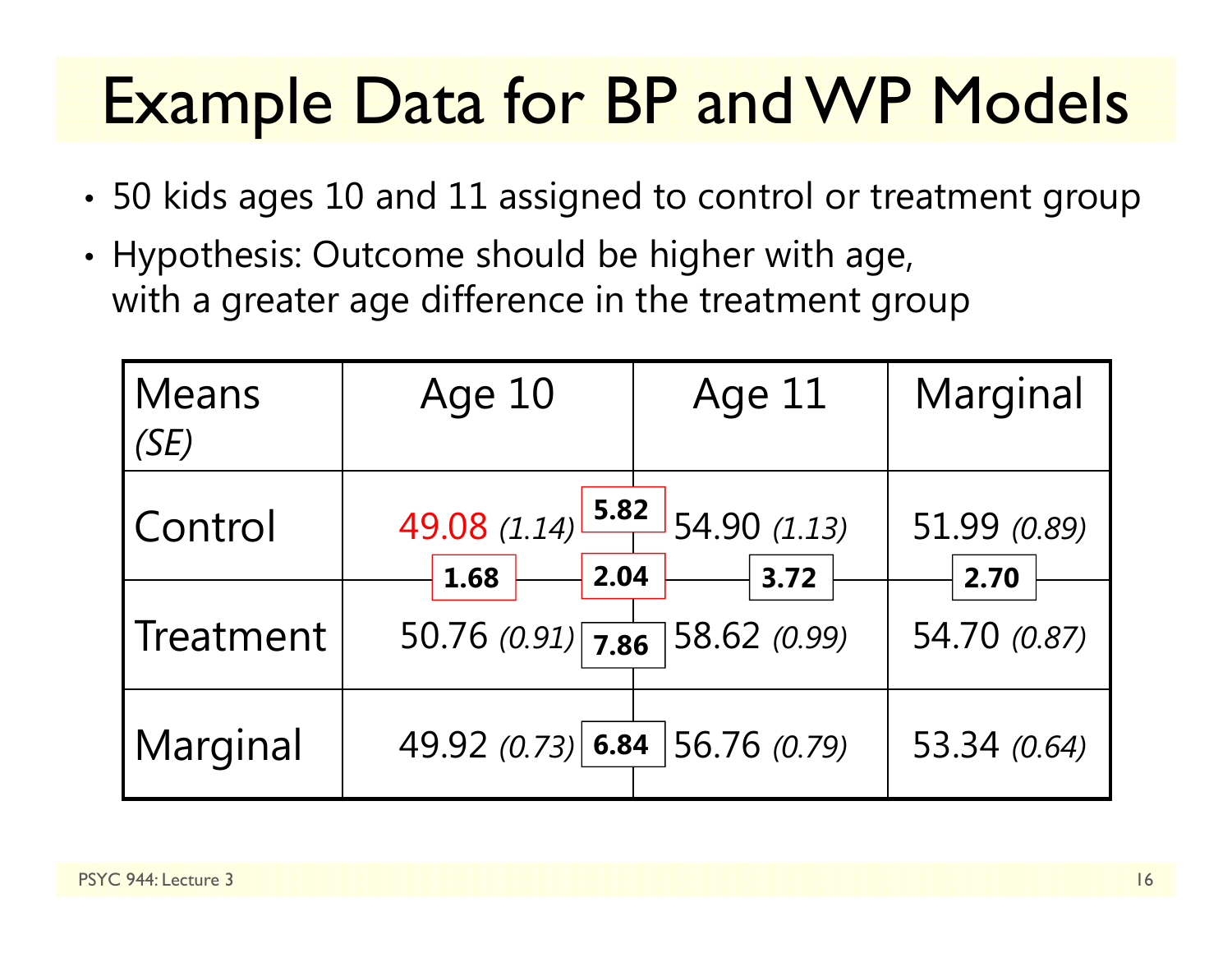## Why error and person\*age are the same thing in two-occasion data



Age (Time)

Age (Time)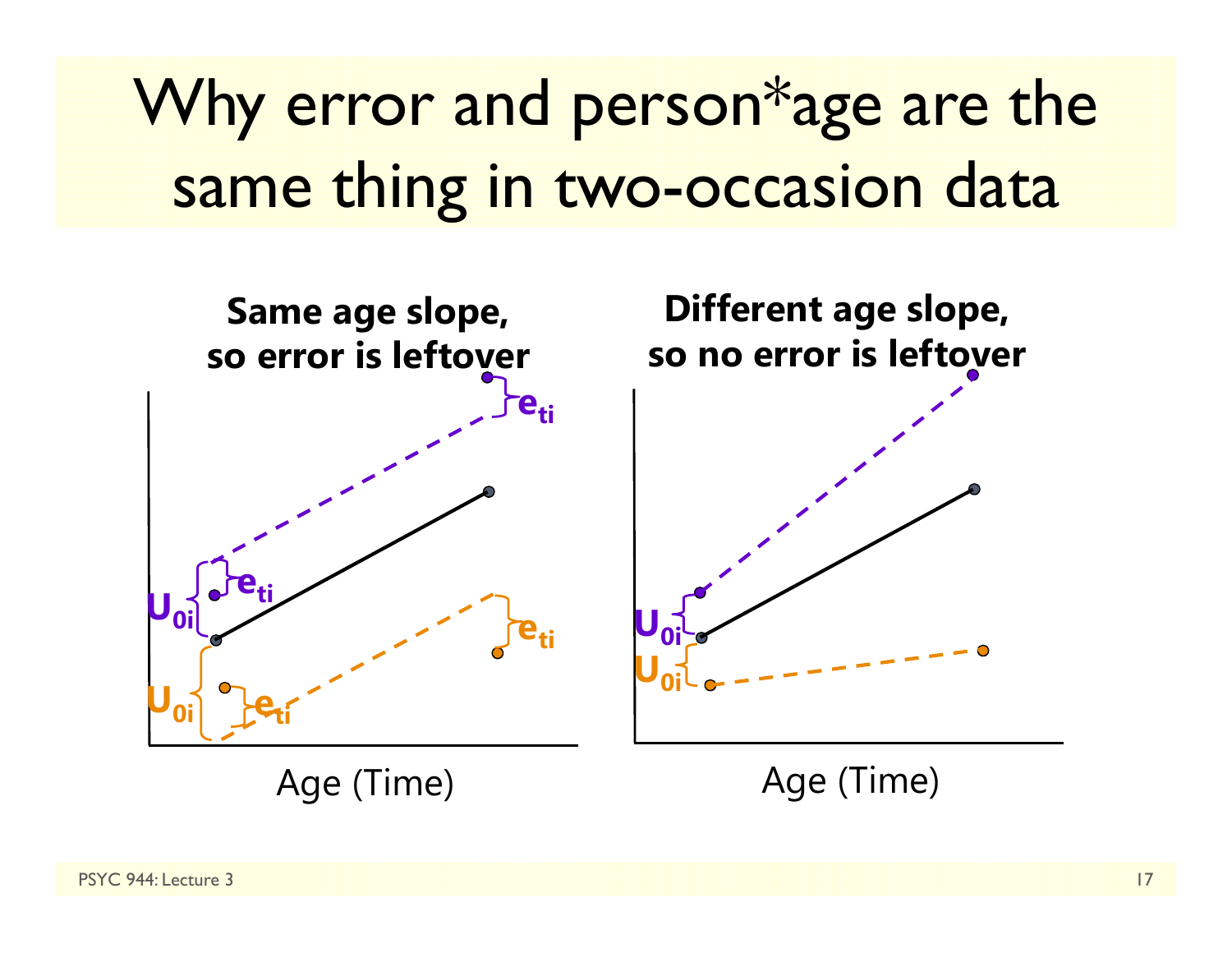## ANOVA for longitudinal data?

- • There are 3 possible "kinds" of ANOVAs we could use:
	- $\triangleright$  Between-Persons/Groups, Univariate RM, and Multivariate RM

#### • **NONE OF THEM ALLOW:**

- **Missing occasions** (do listwise deletion due to least squares)
- **Time-varying predictors** (covariates are BP predictors only)
- Each includes the same model for the means for time: all possible mean differences (so 4 parameters to get to 4 means)
	- $\triangleright$  "Saturated means model":  $\beta_0 + \beta_1(T_1) + \beta_2(T_2) + \beta_3(T_3)$
	- **The** *Time* **variable must be balanced and discrete in ANOVA!**
- • These ANOVAs differ by what they predict for the correlation across outcomes from the same person in the model for the variances…
	- i.e., **how they "handle dependency"** due to persons, or what they says the variance and covariance of the  $\mathsf{y}_{\mathsf{t}\mathsf{i}}$  residuals should look like…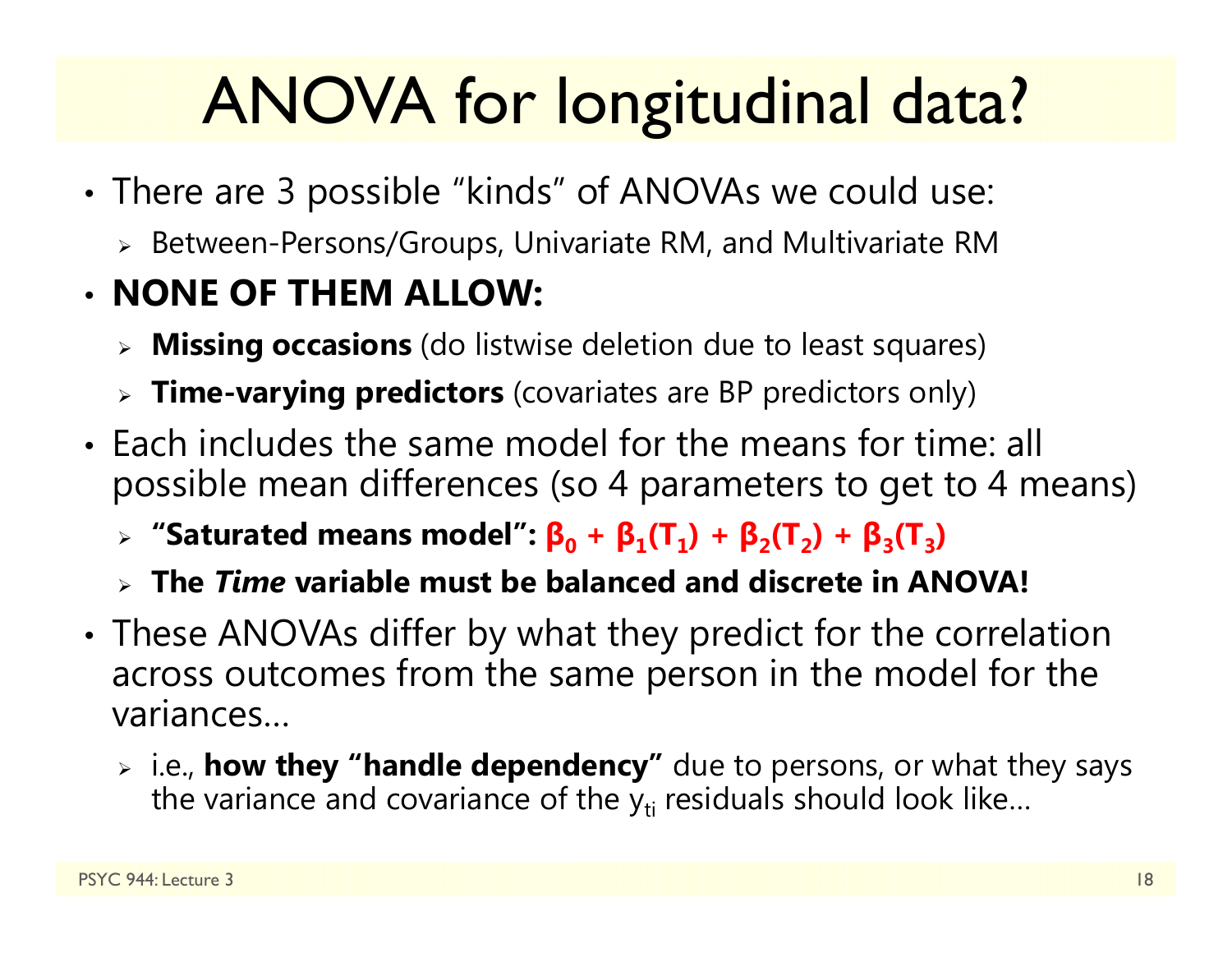### 1. Between-Groups ANOVA

- Uses  $e_{ti}$  only (total variance = a single variance term of  $\sigma_e^2$  $\overline{2}$ )
- • **Assumes no covariance** at all among observations from the same person: *Dependency? What dependency?*
- • Will usually be **very, very wrong** for longitudinal data
	- WP effects tested against wrong residual variance (significance tests will often be way too conservative)
	- Will also tend to be wrong for clustered data, but less so *(because the correlation among persons from the same group is not as strong as the correlation among occasions from the same person)*
- Predicts a variance-covariance matrixover time (here, 4 occasions) like this, called "**Variance Components**" (R matrix is TYPE=**VC** on REPEATED):

$$
\begin{bmatrix} \sigma_e^2 & 0 & 0 & 0 \\ 0 & \sigma_e^2 & 0 & 0 \\ 0 & 0 & \sigma_e^2 & 0 \\ 0 & 0 & 0 & \sigma_e^2 \end{bmatrix}
$$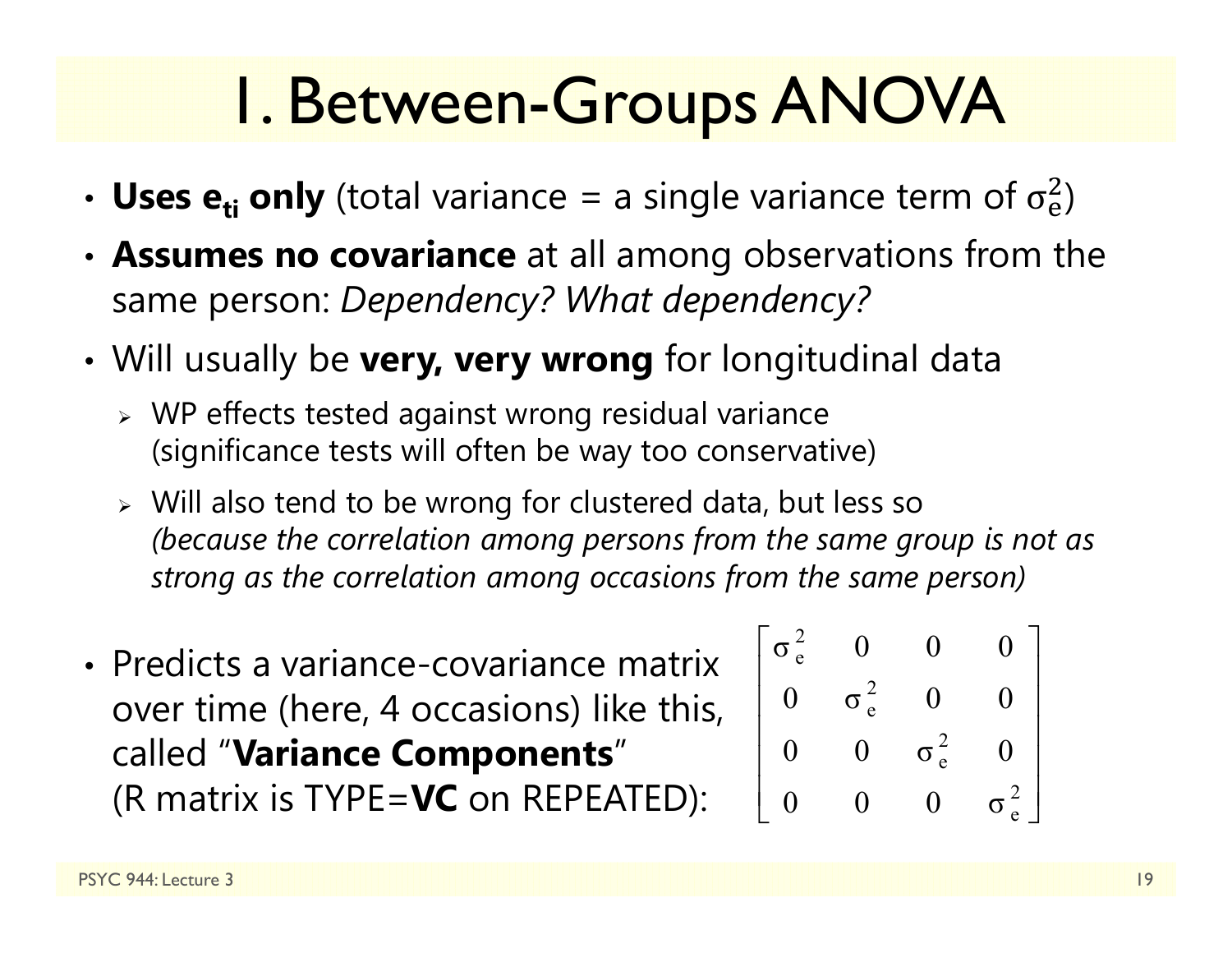### 2a. Univariate Repeated Measures

- •• Separates total variance into two sources:
	- $\triangleright$  **Between-Person** (mean differences due to  $\mathsf{U}_{0i}$ , or  $\boldsymbol{\tau}_\mathbf{U}^2$  $^{2}_{\rm U_0}$ )
	- $\triangleright$  Within-Person (remaining variance due to  $e_{ti}$ , or  $\sigma_e^2$ )
- Predicts a variance-covariance matrix over time (here, 4 occasions) like this, called "**Compound Symmetry**" (R matrix is TYPE=**CS** on REPEATED):
	- **Mean differences from U0i are the only reason why occasions are correlated**



- • Will usually be at least somewhat wrong for longitudinal data
	- $\triangleright$  If people change at different rates, the variances and covariancesover time have to change, too



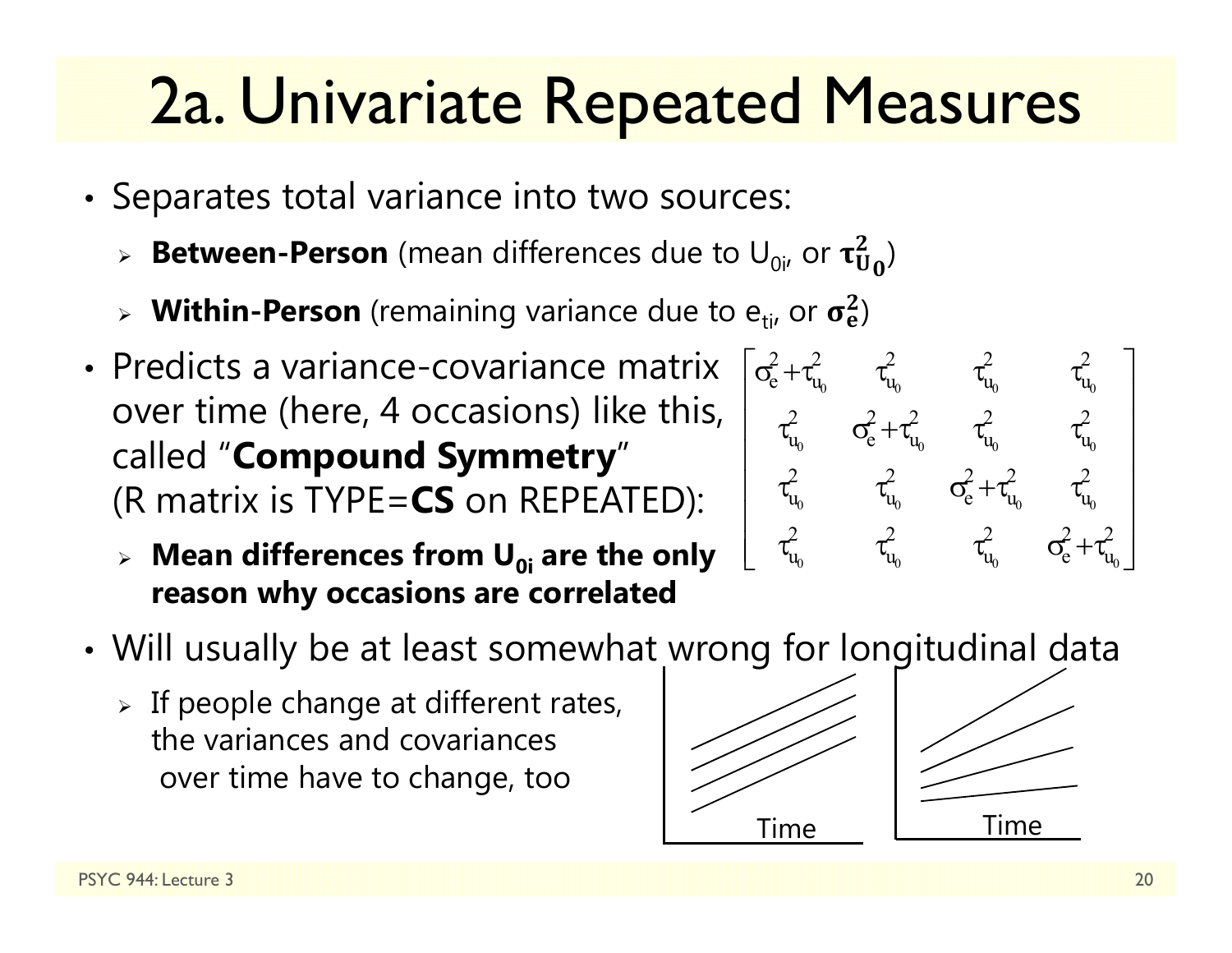### The Problem with Univariate RM ANOVA

- Univ. RM ANOVA  $(\tau^2_{\mathrm{U}}$  $^2_{\mathrm{U}_0} + \sigma^2_{\mathrm{e}}$  $^{2}_{\text{e}}$ ) predicts **compound symmetry:** 
	- $\triangleright$  All variances and all covariances are equal across occasions
	- $\triangleright$  In other words, the amount of error observed should be the same at any occasion, so a single, pooled error variance term makes sense
	- $\triangleright$  If not, tests of fixed effects may be biased (i.e., sometimes tested against too much or too little error, if error is not really constant over time)

#### **COMPOUND SYMMETRY RARELY FITS FOR LONGITUDINAL DATA**

- • But to get the correct tests of the fixed effects, the data must only meet a less restrictive assumption of **sphericity**:
	- **⊳** In English → **pairwise differences** between adjacent occasions have equal variance and covariance (satisfied by default with only 2 occasions)
	- $\triangleright$  If compound symmetry is satisfied, so is sphericity (but see above)
	- $\triangleright$  Significance test provided in ANOVA for where data meet sphericity assumption
	- **Other RM ANOVA approaches are used when sphericity fails…**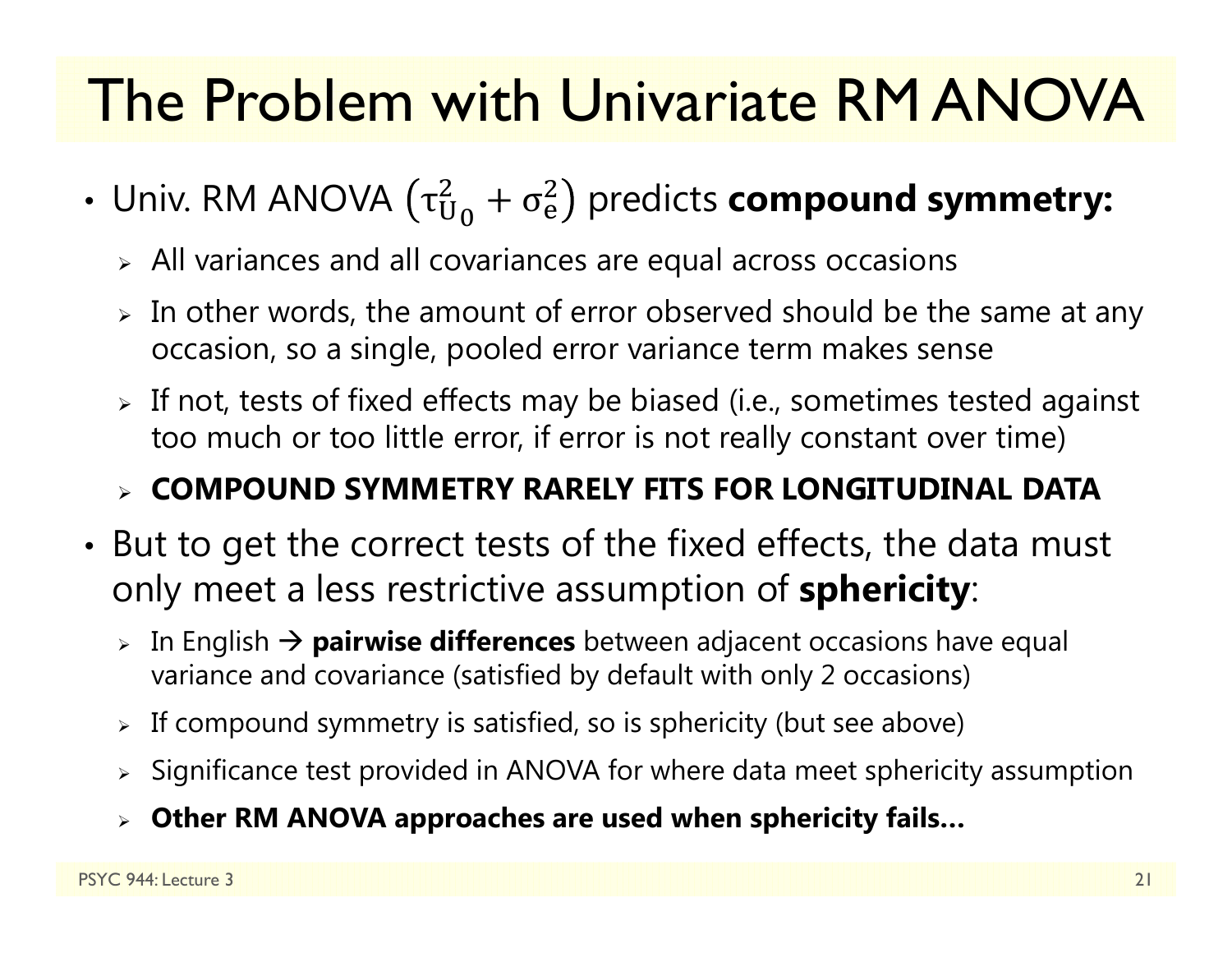### The Other Repeated Measures ANOVAs…

#### • 2b. **Univariate RM ANOVA with sphericity corrections**

- > Based on ε  $\rightarrow$  how far off sphericity (from 0-1, 1=spherical)
- $\triangleright$  Applies an overall correction for model df based on estimated ε, but it doesn't really address the problem that data ≠ model

#### • 3. **Multivariate Repeated Measures ANOVA**

- $\triangleright$  All variances and covariances are estimated separately over time (here, 4 occasions), called "Unstructured" (R matrix is TYPE=UN on REPEATED)—it's not a model, it IS the data:
- Because it can never be wrong, UN can be useful for **complete and**   $\sigma_{\texttt{41}}$   $\sigma_{\texttt{42}}$   $\sigma_{\texttt{43}}$   $\sigma_{\texttt{44}}$  $\begin{bmatrix} \sigma_{11}^2 & \sigma_{12} & \sigma_{13} & \sigma_{14} \\ \sigma_{21} & \sigma_{22}^2 & \sigma_{23} & \sigma_{24} \\ \sigma_{31} & \sigma_{32} & \sigma_{33}^2 & \sigma_{43} \\ \sigma_{41} & \sigma_{42} & \sigma_{43} & \sigma_{44}^2 \end{bmatrix}$ 
	- **balanced longitudinal data** with few occasions (e.g., 2-4)

> Parameters =  $\frac{\#occasions * (\#occasions + 1)}{1}$  so can be hard to estimate 2

- $\triangleright$  Unstructured can also be specified to include random intercept variance  $\tau_U^2$ 2<br>U 0
- $\triangleright$  Every other model for the variances is nested within Unstructured (we can do model comparisons to see if all other models are NOT WORSE)

2

 $\sigma^{\,2}_{\,44}$   $\,$ 

 $\sigma_{14}$ 

 $\sigma_{24}$ 

 $\sigma_{43}$ 

 $\begin{bmatrix} \sigma_{11}^2 & \sigma_{12} & \sigma_{13} & \sigma_{14} \end{bmatrix}$ 

 $\sigma_{21}$   $\sigma_{22}^2$   $\sigma_{23}$   $\sigma_{24}$ 

 $\sigma_{31}$   $\sigma_{32}$   $\sigma_{33}^2$   $\sigma_{43}$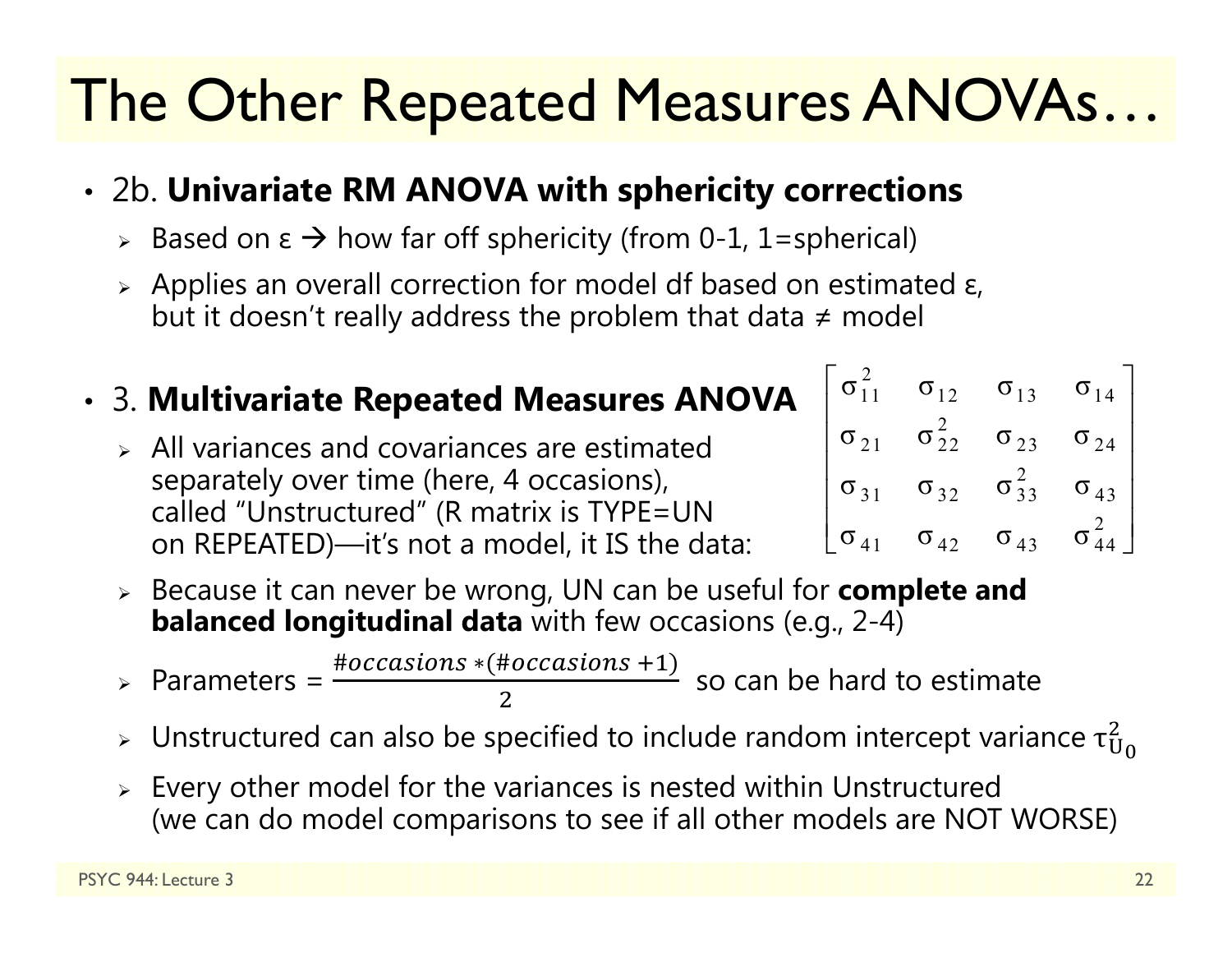### Summary: ANOVA approaches for longitudinal data are "one size fits most"

- **Saturated Model for the Means** (balanced time required)
	- $\triangleright$  All possible mean differences
	- $\triangleright$  Unparsimonious, but best-fitting (is a description, not a model)
- • **3 kinds of Models for the Variances** (complete data required)
	- $\triangleright$  BP ANOVA ( $\sigma_{\rm e}^2$  $_{{\rm e}}^2$  only)  $\bm{\rightarrow}$  assumes independence and constant variance over time
	- » Univ. RM ANOVA (τ $_\mathrm{U}^2$  $_{\rm U_0}^2 + \sigma_{\rm e}^2$  $_0^2$ )  $\rightarrow$  assumes constant variance and covariance
	- $\triangleright$  Multiv. RM ANOVA (what<u>e</u>ver)  $\rightarrow$  no assumptions; is a description, not a model

there is no structure that shows up in a scalar equation (i.e., the way  $\sf{U}_{0i}$  +  $\sf{e}_{\sf{t}}$  does)  $\sf$ 

- $\bullet$  **MLM will give us more flexibility in both parts of the model:**
	- Fixed effects that *predict* the pattern of means (polynomials, pieces)
	- $\triangleright$  Random intercepts and slopes and/or alternative covariance structures that *predict* intermediate patterns of variance and covariance over time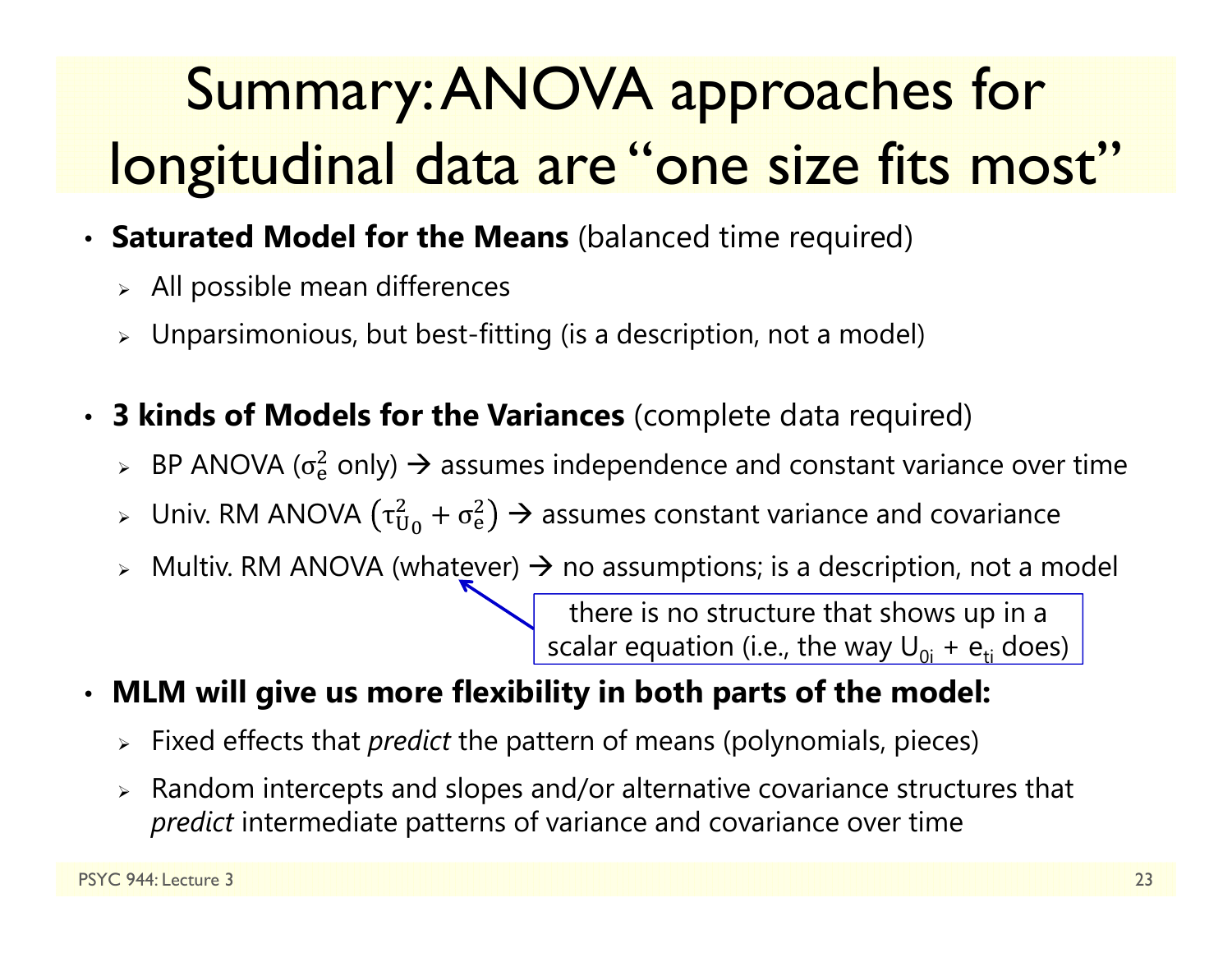### 3 Decision Points for Model Comparisons

- 1. Are the models **nested** or **non-nested** ?
	- $\triangleright$  Nested: have to add OR subtract effects to go from one to other
		- Can conduct significance tests for improvement in fit
	- Non-nested: have to add AND subtract effects
		- No significance tests available for these comparisons
- 2. Differ in model for the **means**, **variances**, or **both** ?
	- Means? Can only use ML − 2 ∆LL tests (or *p*-value of each fixed effect)
	- Variances? Can use ML (or preferably REML) − 2 ∆LL tests, no *p*-values
	- $\triangleright$  Both sides? Can only use ML − 2 ∆LL tests
- 3. Models estimated using **ML** or **REML** ?
	- $\triangleright$  ML: All model comparisons are ok
	- $\triangleright$  REML: Model comparisons are ok for the variance parameters only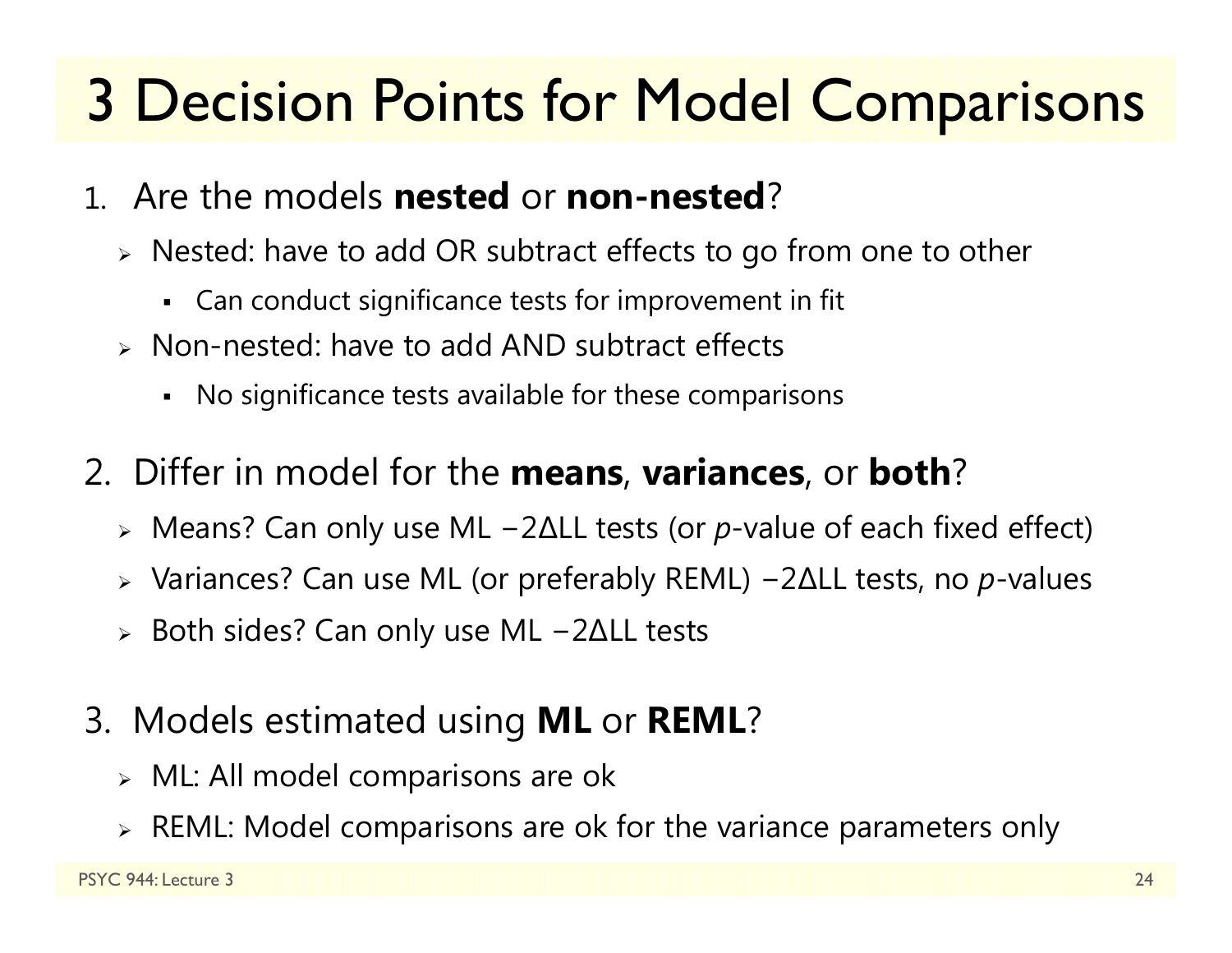### Likelihood-Based Model Comparisons

- Relative model fit is indexed by a "**deviance**" statistic **−2LL**
	- $\triangleright$  Log of likelihood (LL = total data height!) of observing the data given model parameters, −2\*LL so that the differences between model LL values follow  $\mathord{\sim}\chi^2$

#### **<sup>−</sup>2LL is a measure of BADNESS of fit, so smaller values = better models**

- $\triangleright$  Models are compared using their deviance values (significance tests)
- Comes in two estimation flavors (labeled as <sup>−</sup>2 log likelihood on output): Maximum Likelihood (**ML**) or Restricted (Residual) ML (**REML**)
- Fit is also indexed by **Information Criteria** that reflect **−2LL** deviance AND # parameters used and/or sample size
	- > AIC = Akaike IC = −2LL + 2 \*(#parameters)
	- > BIC = Bayesian IC = -2LL + log(N)\*(#parameters) → penalty for complexity
	- $\triangleright$  In ML  $\;\;\rightarrow$  #parameters = all parameters (means and variances models)
	- $\triangleright$  In REML  $\rightarrow$  #parameters = variance model parameters only (except in STATA!)
	- $\triangleright$   $\,$  No significance tests or critical values, just "smaller is better"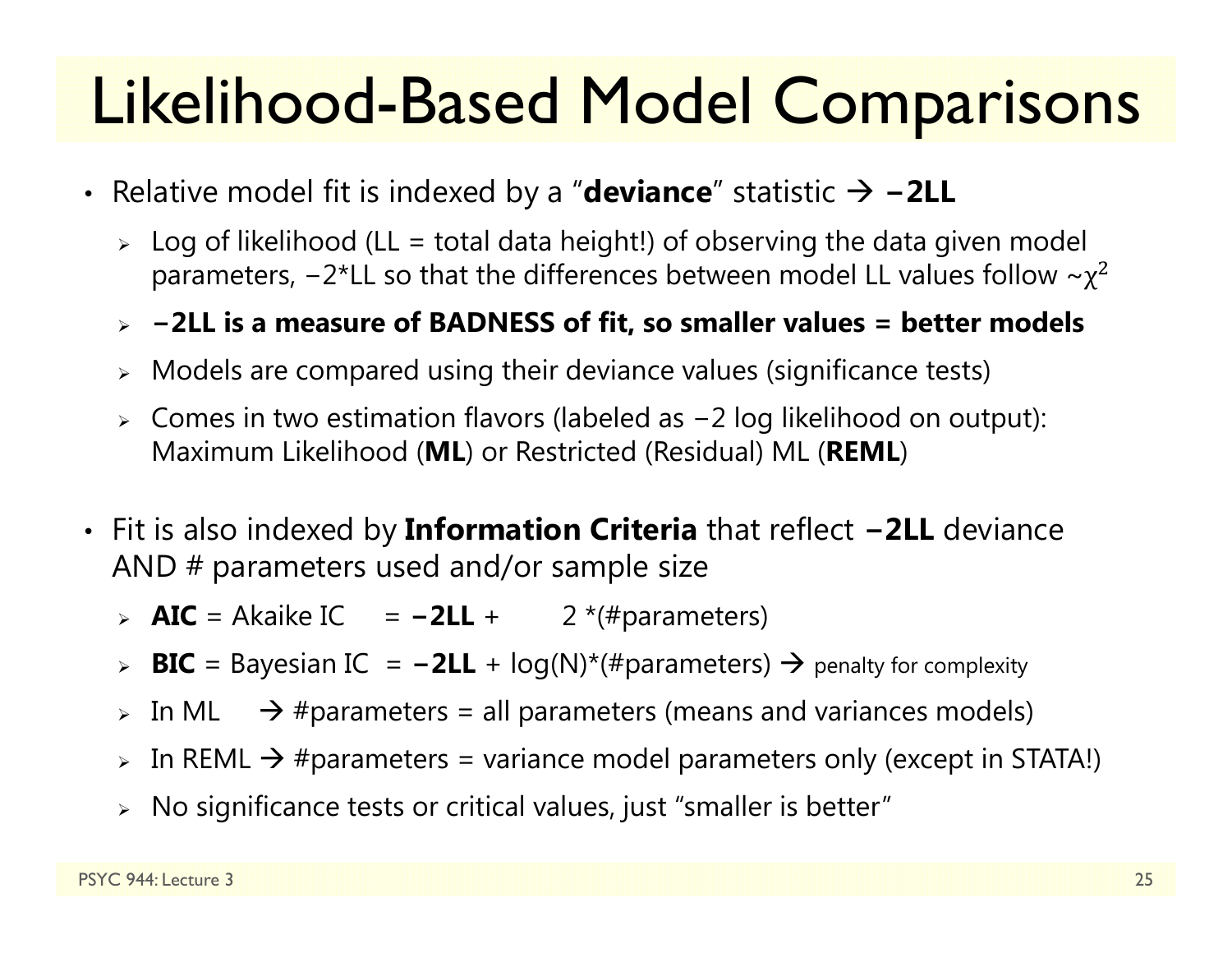### <sup>−</sup>2∆LL (i.e., LRT, Deviance) Tests: (models must use the same estimator & *N)*

- 1.Calculate −2 $\Delta$ LL: (−2LL<sub>fewer</sub>) − (−2LL<sub>more</sub>)
- 2.Calculate  $\Delta df$ : (# Parms<sub>more</sub>) – (# Parms<sub>fewer</sub>)
- 3.Compare −2∆LL to  $\chi^2$  distribution with df =  $\Delta$ df CHIDIST function in excel will give exact p-values for the difference test
- Fixed effects *p*<.05: −2∆LL(1)>3.84, −2∆LL(2)>5.99, −2∆LL(3)>7.82
- Some controversy about −2∆LL tests when testing random effects variances that cannot be negative (i.e., the "boundary problem")
	- $\rightarrow$   $\chi^2$  is not distributed as usual (mean=df)  $\rightarrow$  is actually a mixture  $\chi^2$  with df and df−1, so using the critical  $\chi^2$  for actual df results in conservative model comparison test
	- e.g., −2∆LL(df=2)>5.99, whereas −2∆LL(df=mixture of 1,2)>5.14
- Two proposed solutions when testing random effects variances:
	- For random intercepts, can use a 1-tailed test (χ<sup>ଶ</sup> for *<sup>p</sup>* < .10): −2∆LL(1)>2.71
	- $\triangleright$  Use mixture *p*-value = 0.5\*prob(χ $^2_{\rm df-1}$  > −2ΔLL) + 0.5\*prob(χ $^2_{\rm df}$  > −2ΔLL)
	- $\blacktriangleright$  In practice these assume no relationship among how well variance parameters are estimated, which is suspect  $\rightarrow$  I tend to just use the conservative test and call it good

1. & 2. must be positive values!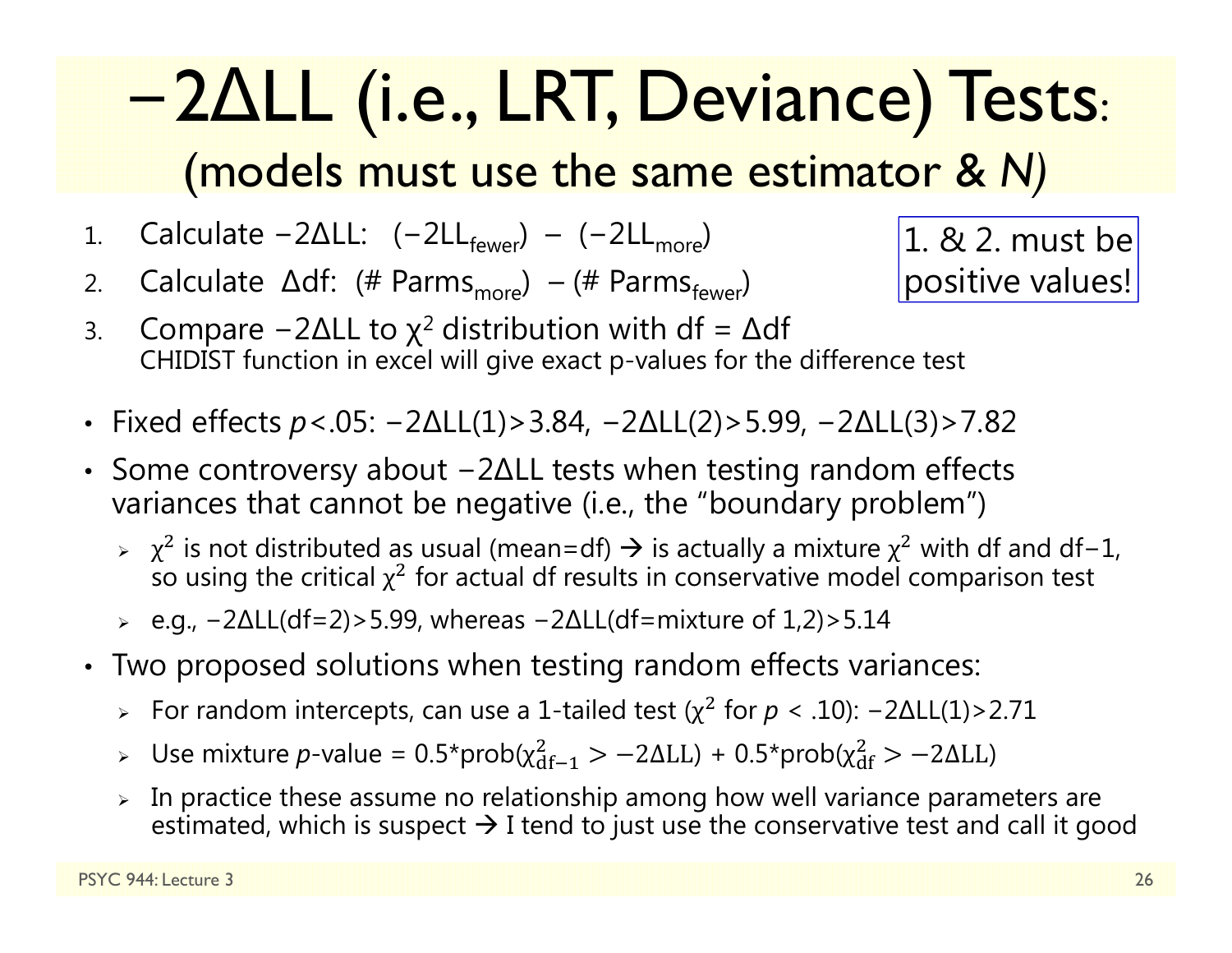## Critical Values for 50:50 x<sup>2</sup>Mixtures

| <b>Significance Level</b> |       |       |       |       |       |                                             |
|---------------------------|-------|-------|-------|-------|-------|---------------------------------------------|
| df(q)                     | 0.10  | 0.05  | 0.025 | 0.01  | 0.005 |                                             |
| $0$ vs. $1$               | 1.64  | 2.71  | 3.84  | 5.41  | 6.63  | This may work ok if only                    |
| 1 vs. 2                   | 3.81  | 5.14  | 6.48  | 8.27  | 9.63  | one new parameter is                        |
| $2$ vs. $3$               | 5.53  | 7.05  | 8.54  | 10.50 | 11.97 | bounded  for example:                       |
| $3$ vs. $4$               | 7.09  | 8.76  | 10.38 | 12.48 | 14.04 |                                             |
| 4 vs. 5                   | 8.57  | 10.37 | 12.10 | 14.32 | 15.97 | + Random Intercept<br>$df=1: 2.71$ vs. 3.84 |
| $5$ vs. $6$               | 10.00 | 11.91 | 13.74 | 16.07 | 17.79 |                                             |
| 6 vs. 7                   | 11.38 | 13.40 | 15.32 | 17.76 | 19.54 | + Random Linear                             |
| 7 vs. 8                   | 12.74 | 14.85 | 16.86 | 19.38 | 21.23 | $df=2: 5.14$ vs. 5.99                       |
| 8 vs. 9                   | 14.07 | 16.27 | 18.35 | 20.97 | 22.88 |                                             |
| 9 vs. 10                  | 15.38 | 17.67 | 19.82 | 22.52 | 24.49 | + Random Quad                               |
| 10 vs. 11                 | 16.67 | 19.04 | 21.27 | 24.05 | 26.07 | $df=3: 7.05$ vs. 7.82                       |

Critical values such that the right-hand tail probability = 0.5 x Pr (χ $^2$ <sub>q</sub> > c) + 0.5 x Pr (χ $^2$ <sub>q+1</sub> > c)

Source: Appendix C (p. 484) from Fitzmaurice, Laird, & Ware (2004). *Applied Longitudinal Analysis*. Hoboken, NJ: Wiley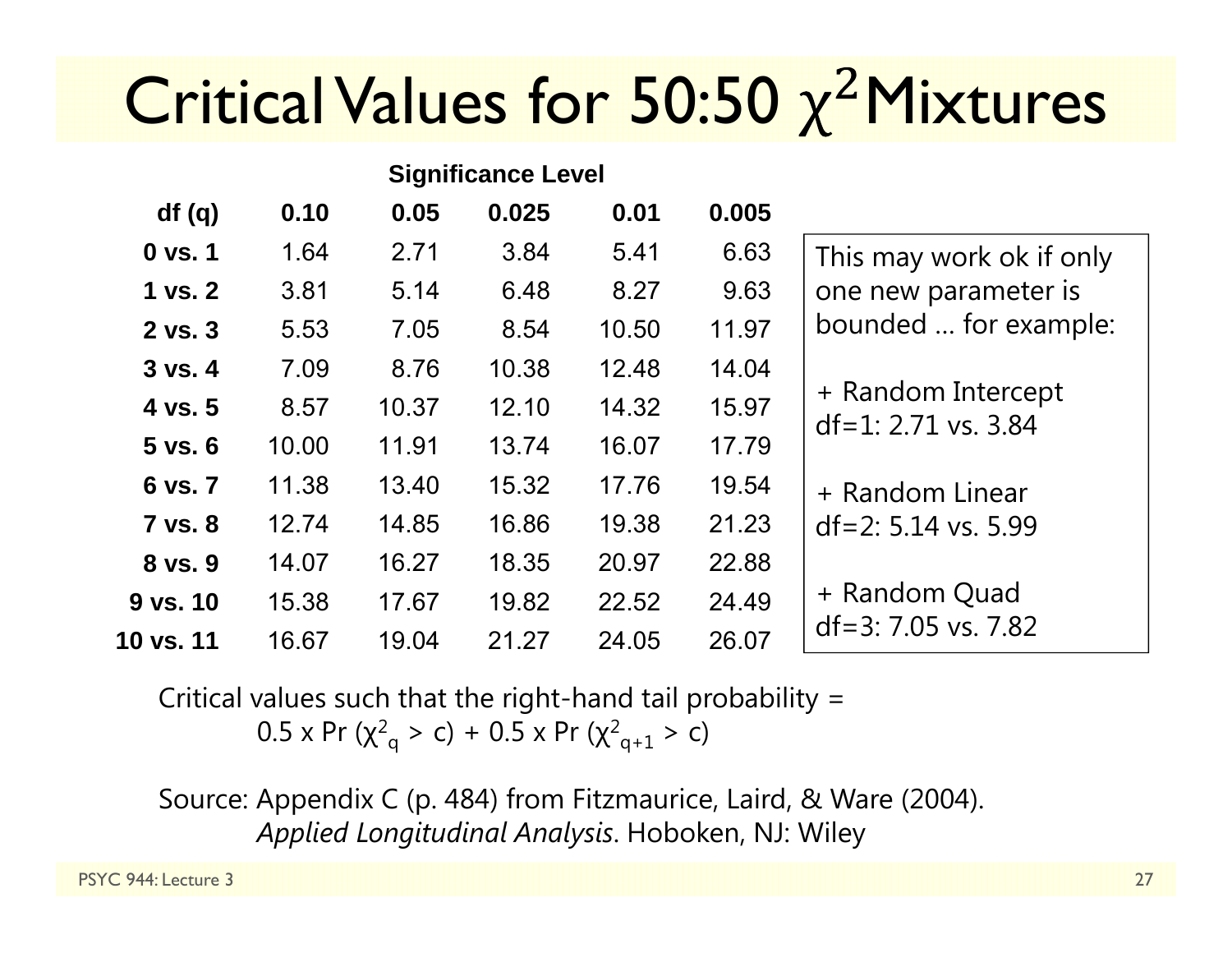## ML vs. REML (more details to follow)

| Remember "population"<br>vs. "sample" formulas for Population: $\sigma_e^2 = \frac{i=1}{N}$ | $\sum (y_i - \mu)^2$ | $\sum (y_i - \overline{y})^2$          |
|---------------------------------------------------------------------------------------------|----------------------|----------------------------------------|
| calculating variance?                                                                       |                      | Sample: $\sigma_e^2 = \frac{i=1}{N-1}$ |

| <b>All comparisons</b><br>must have same N!!!             | ML                                                                                   | <b>REML</b>                                                                   |
|-----------------------------------------------------------|--------------------------------------------------------------------------------------|-------------------------------------------------------------------------------|
| To select, type                                           | METHOD=ML<br>(-2 log likelihood)                                                     | METHOD=REML default<br>(-2 res log likelihood)                                |
| In estimating<br>variances, it treats<br>fixed effects as | <b>Known</b> (df for having to<br>also estimate fixed effects<br>is not factored in) | <b>Unknown</b> (df for having<br>to estimate fixed effects<br>is factored in) |
| So, in small samples,<br>L2 variances will be             | <b>Too small</b> (less difference<br>after $N = 30 - 50$ or so)                      | <b>Unbiased</b> (correct)                                                     |
| But because it indexes<br>the fit of the                  | <b>Entire model</b><br>(means + variances)                                           | <b>Variances model only</b>                                                   |
| You can compare<br>models differing in                    | <b>Fixed and/or random</b><br><b>effects</b> (either/both)                           | <b>Random effects only</b><br>(same fixed effects)                            |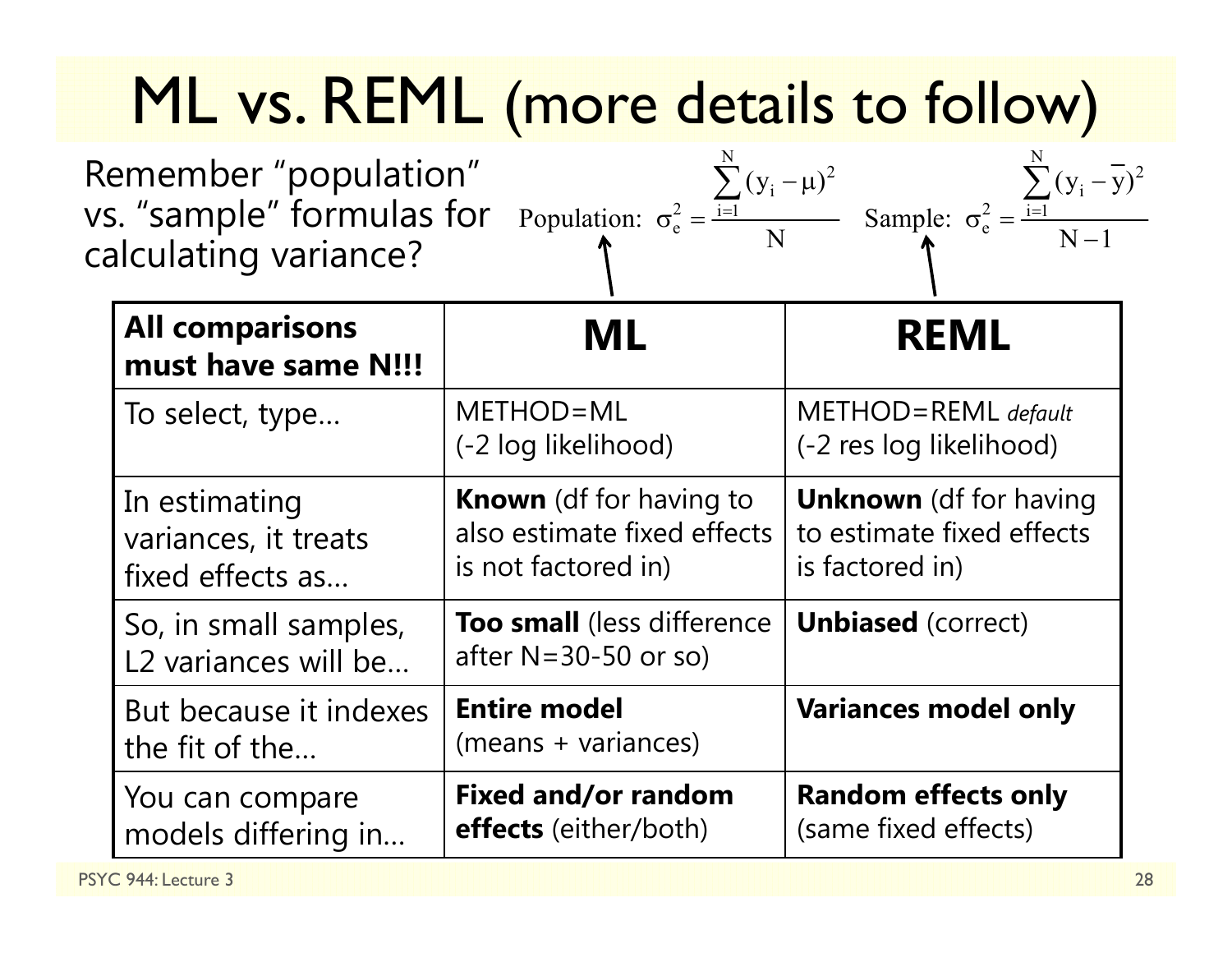## Rules for Comparing Multilevel Models

#### **All observations must be the same across models!**

| <b>Type of</b><br><b>Comparison:</b>                       | <b>Means Model</b><br>(Fixed)<br>Only                                                                                 | <b>Variance Model</b><br>(Random)<br>Only                             | <b>Both Means and</b><br><b>Variances Model</b><br><b>(Fixed and Random)</b> |
|------------------------------------------------------------|-----------------------------------------------------------------------------------------------------------------------|-----------------------------------------------------------------------|------------------------------------------------------------------------------|
| <b>Nested?</b><br>YES, can do<br>significance<br>tests via | Fixed effect<br><i>p</i> -values from<br>ML or REML<br>$-$ OR $-$<br>$ML -2\Delta LL$ only<br>(NO REML $-2\Delta L$ ) | NO $p$ -values<br>$REML -2ALL$<br>$(ML - 2\Delta LL)$<br>ok if big N) | $ML - 2\Delta LL$ only<br>(NO REML $-2\Delta L$ )                            |
| <b>Non-Nested?</b><br>NO signif. tests,<br>instead see     | ML AIC, BIC<br>(NO REML AIC, BIC)                                                                                     | REML AIC, BIC<br>(ML ok if big N)                                     | ML AIC, BIC only<br>(NO REML AIC, BIC)                                       |

#### **Compare Models Differing In:**

Nested = one model is a direct subset of the other

 $Non-Nested = one model is not a direct subset of the other$